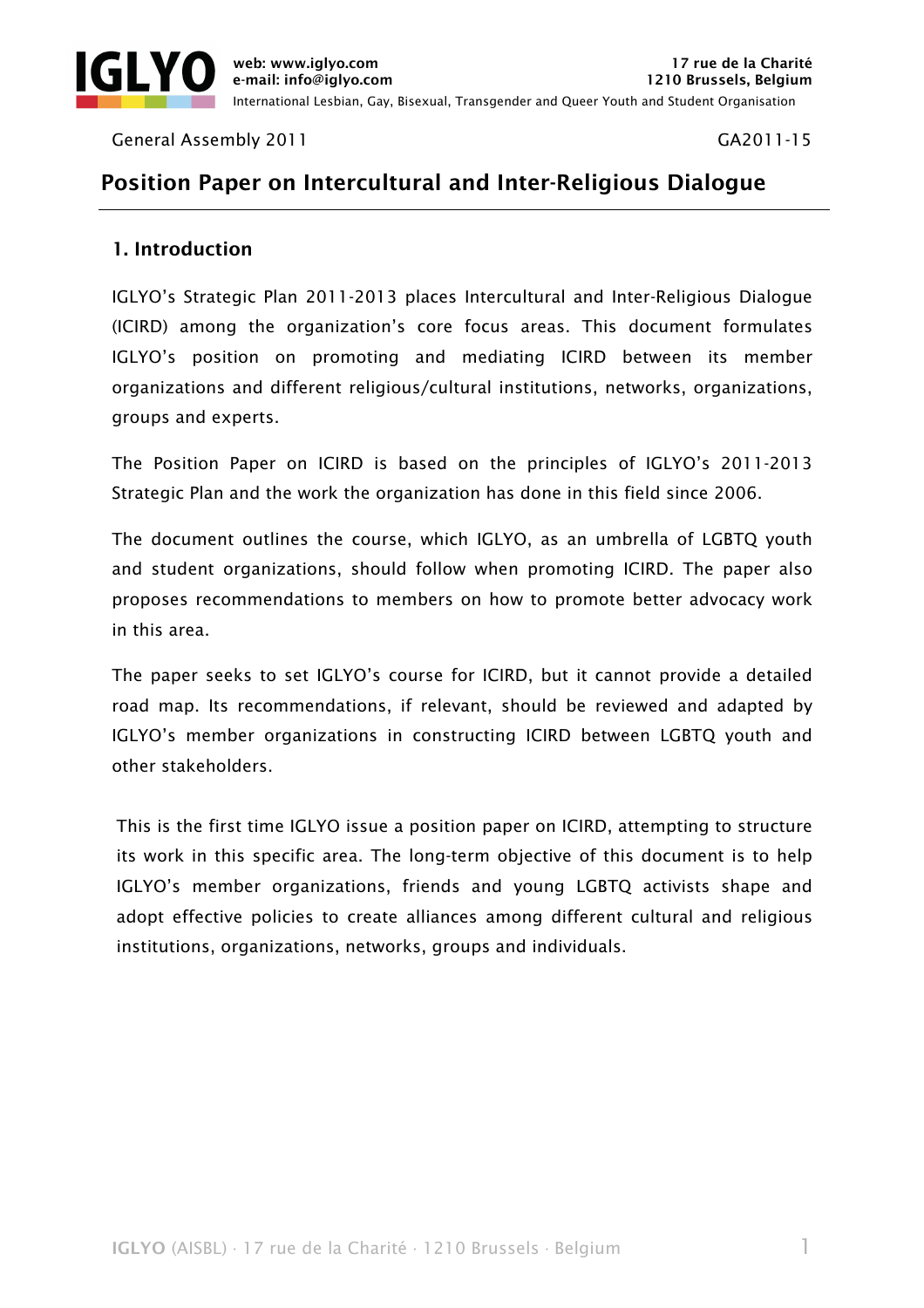

International Lesbian, Gay, Bisexual, Transgender and Queer Youth and Student Organisation

The Position Paper consists of the following parts:

| 2. Background information about IGLYO's work in the field of ICIRD 2 |  |
|----------------------------------------------------------------------|--|
|                                                                      |  |
| a. Defining Intercultural Dialogue                                   |  |
| b. Ethnic LGBTQ groups                                               |  |
| c. Linguistic LGBTQ groups                                           |  |
|                                                                      |  |
| a. Defining Inter-Religious Dialogue                                 |  |
| b. Christianity and LGBTQ                                            |  |
| c. Islam and LGBTQ                                                   |  |
| d. Judaism and LGBTQ                                                 |  |
| e. LGBTQ-Friendly Religious Organizations and Fellowships            |  |
|                                                                      |  |
|                                                                      |  |
|                                                                      |  |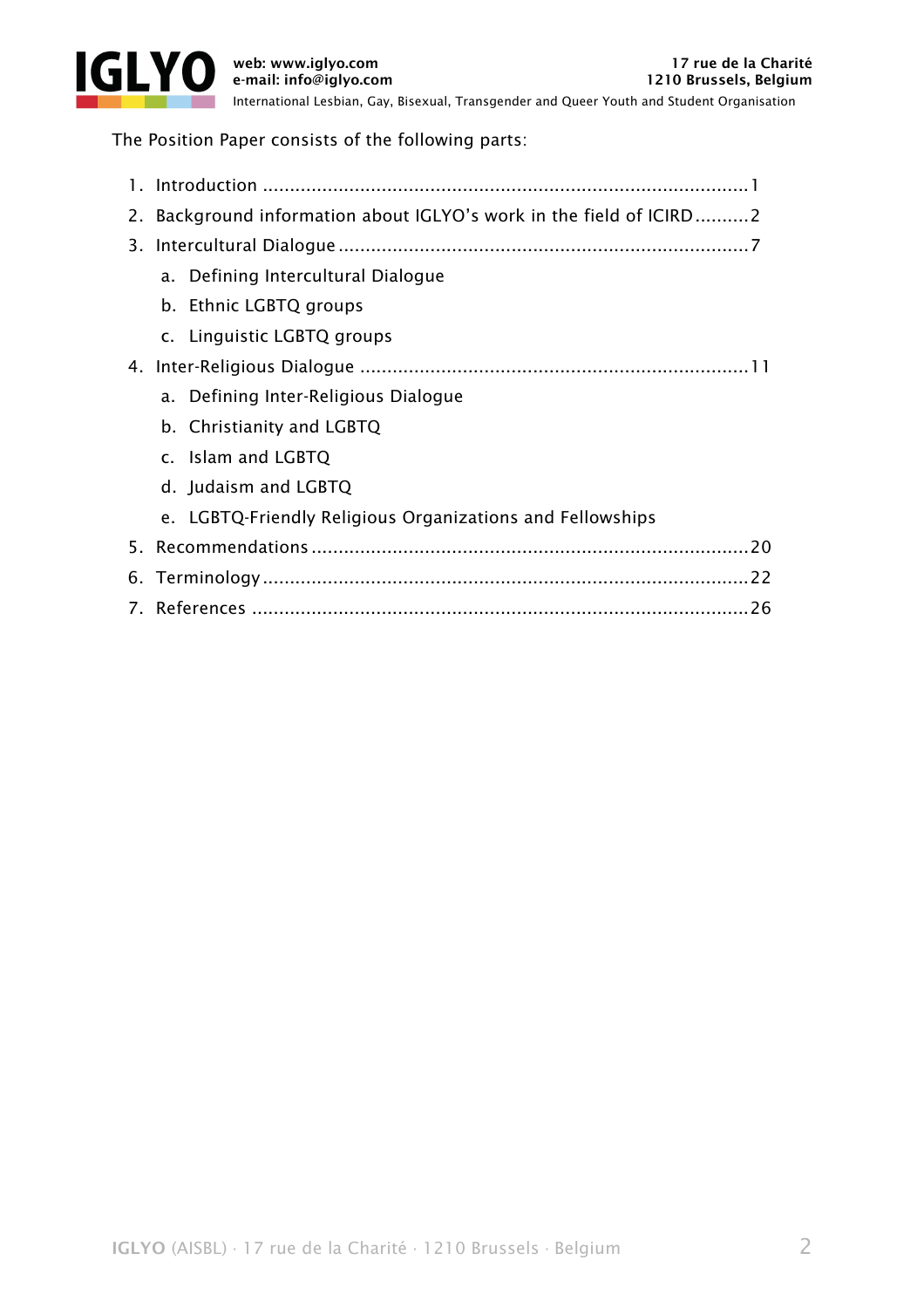

# 2. Background information about IGLYO's work in the field of ICIRD

IGLYO's vision is a world where we, young people in all our diversity, are able to express and define our own sexual orientations, gender identities and gender expressions without fear of judgment, violence or hatred, so that we are able to participate without limitation in our lives, our communities and our societies without barriers and can rise to our full potential, enjoying respect, celebration and positive recognition.<sup>1</sup>

As an LGBTQ youth and student organization with an international profile, IGLYO actively promotes intercultural and inter-religious dialogue through its daily work with members, friends and young LGBTQ activists from around the world.

Despite the multitude of problems LGBTQ youth and students from different background face, IGLYO has always emphasized the importance of dialogue as a way to move forward and find solutions.

Being a Europe-based organization, IGLYO attempts to promote through its members the European social model of diversity and equality. Yet, formal equality is not always sufficient and promoting effective equality could, in some cases, necessitate adoption of specific measures that are coherent with the principle of non-discrimination.2

Living in multicultural environment, LGBTQ young people often face multiple discrimination on grounds of sexual orientation and gender identity/expression, ethnicity, race, religion/belief and culture. Therefore, IGLYO believes it is highly important to include the cultural and religious component into the agenda of organizations, networks, groups and experts working on LGBTQ youth issues.

To raise the well-being of LGBTQ young people, it is crucial to ensure that governments, human rights watchdogs and civil society promote awareness and understanding of intercultural and inter-religious dialogue, as well as ensure integration and the cohesion of young LGBTQ people with different ethnic, religious, cultural and linguistic backgrounds into mainstream society.

<sup>&</sup>lt;u> 1989 - Johann Stein, marwolaethau a bh</u> 1 IGLYO's Strategic Plan 2011-2013

http://www.iglyo.com/images/stories/iglyo/iglyo%20strategic%20plan%202011-2013.pdf 2 The Council of Europe White Paper on Intercultural Dialogue http://www.coe.int/t/dg4/intercultural/whitepaper\_en.asp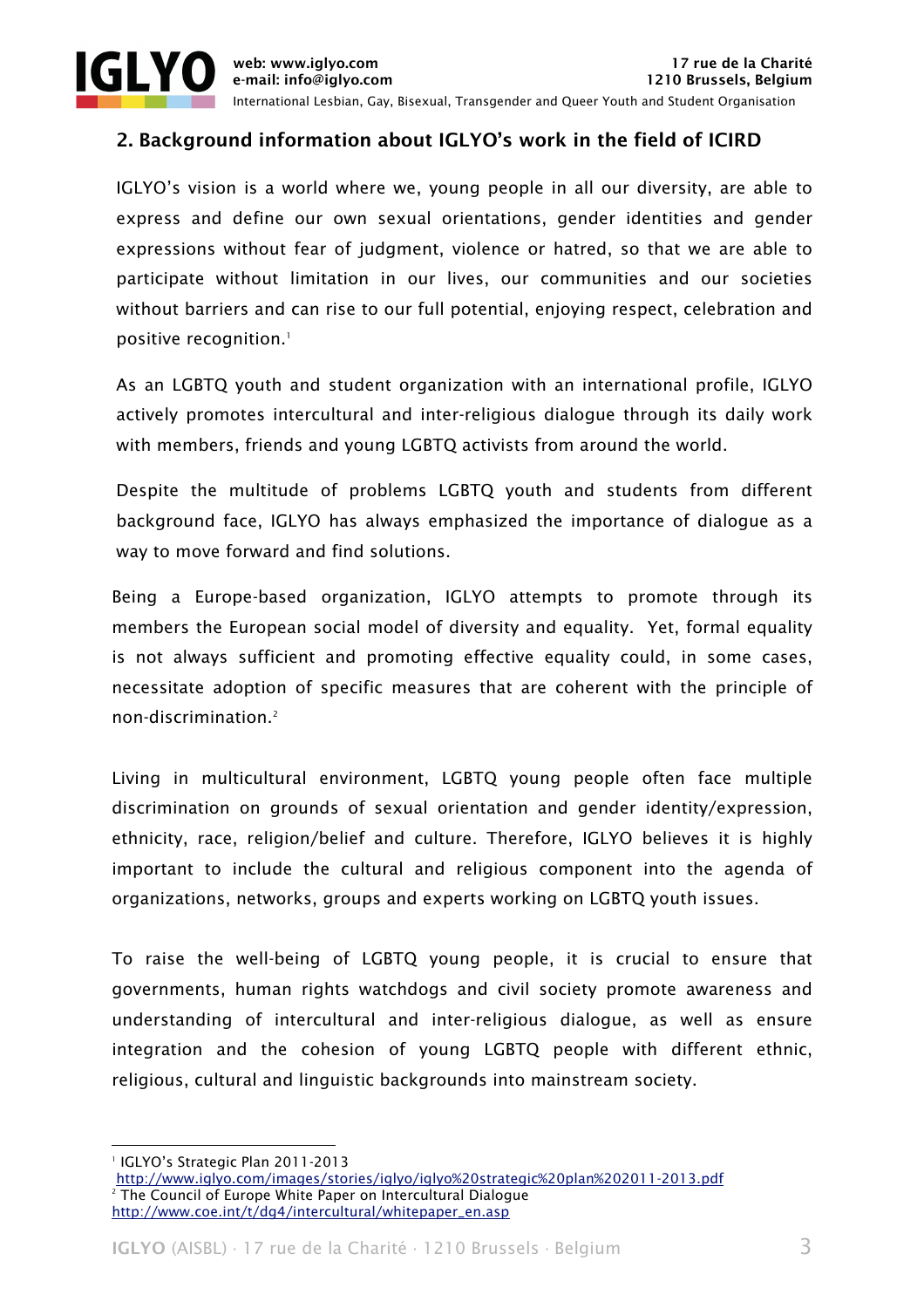

To achieve this goal, IGLYO and its member organisations should promote effective advocacy work and promote a long-lasting dialogue between LGBTQ youth and cultural/religious institutions, organizations, networks, initiative groups and experts.

In the past five years, IGLYO organized and attended a number of events on ICIRD. These events aimed at promoting intercultural learning and understanding, as well as fostering dialogue between LGBTQ youth and students and faith-based communities.

# October 2007, Germany, Berlin – Workshop "All Different, All Equal"

The Workshop was organized by the German campaign committee and was meant to be the official closing of the ADAE campaign<sup>3</sup> in Germany. There were workshops aimed at regional NGO activists and the main focus was on the establishment of intercultural dialogue.

# November 2007, Hungary, Budapest – Study Session "Creating Dialogues Between LGBTQ youth and Faith Based Communities"

The main outcome of the week were 9 projects created by participants, aimed at building bridges between LGBTQ and faith-based communities at local, national, or international levels. The projects were put into action with IGLYO's support. Participants also came up with a set of key points for interfaith dialogue when promoting human rights, which would come to constitute the basis for IGLYO's stance on dialogue.

# December 2008 – The IGLYO/ILGA-Europe Age Project: Report on the Intergenerational Dialogue within the LGBTQ Community

The joint IGLYO / ILGA-Europe – Age Project was an important initiative in raising awareness about how strands of identity – in particular sexual orientation, gender identity and age – interlock. As a result, at the core of this project is an underlying conviction of the importance of and need for a 'multiplicity of identity' approach.

<sup>&</sup>lt;u> 1989 - Johann Stein, marwolaethau a bh</u> 3 All Different – All Equal Campaign

Between mid-2006 and early 2008, the Council of Europe organized the European Youth Campaign for Diversity, Human Rights and Participation "all different- all equal" in cooperation in cooperation with its member states, the European Commission, numerous youth organizations all over Europe and many governmental and civil society partners.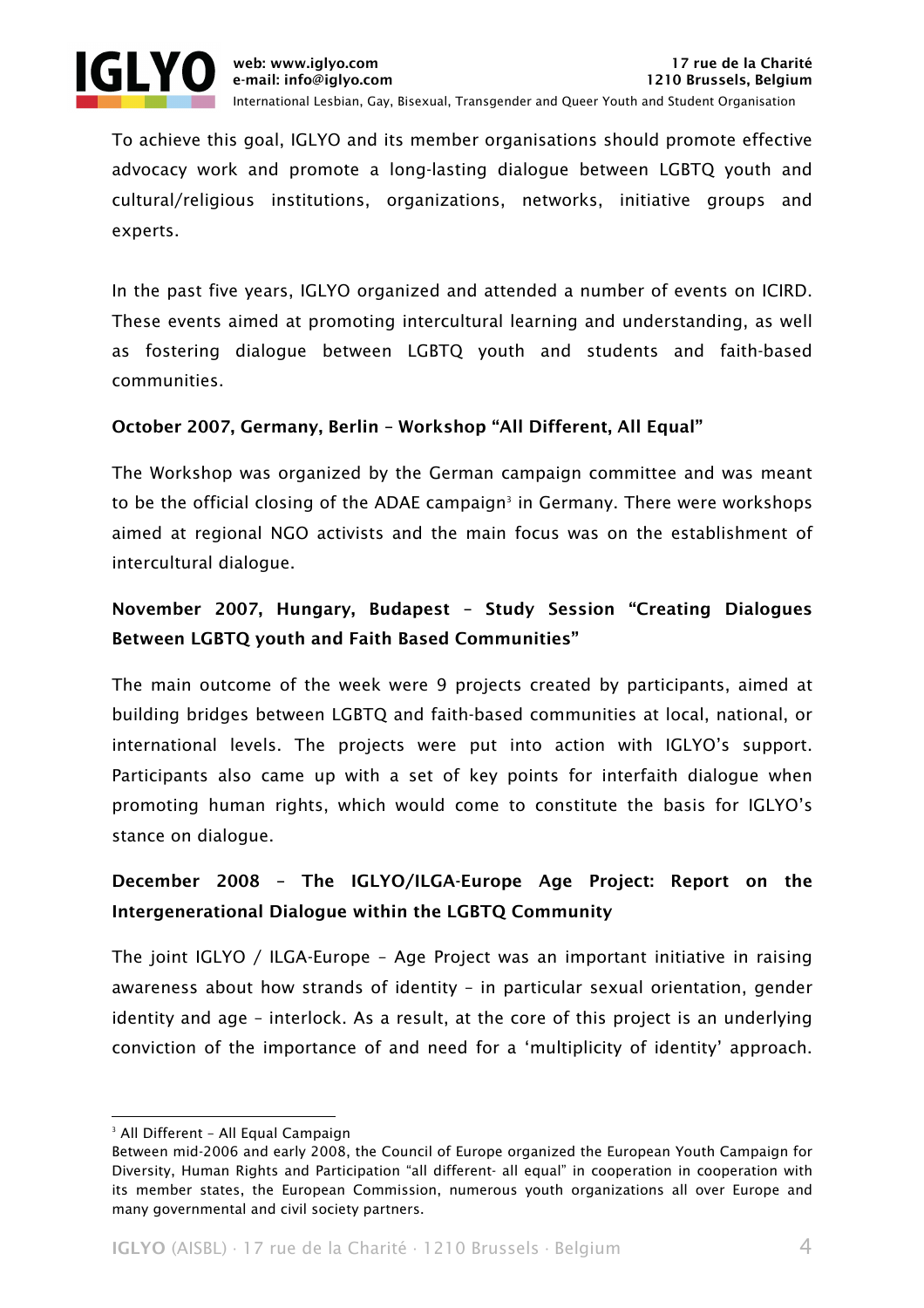

The Age Project also represents a further example of the fruitful collaboration between IGLYO and other regional equality networks.

# February 2009, France, Strasbourg - Study Session: "Intercultural and Ethnic Diversity within LGBTQ Youth Communities"

The event offered a safe and accepting environment for participants to explore new dimensions of cultural diversity within the LGBTQ community. Its main objective was to sensitize the participants on issues of ethnicity, race, culture, religion, tradition and mechanisms of exclusion within the LGBTQ community that result out of those issues.

# July 2009, Amsterdam, the Netherlands – International Conference "This is Who We are" on the  $25<sup>th</sup>$  anniversary of IGLYO

The event focused on best practices for LGBTQ youth relating to the Yogyakarta Principles - the application of human rights in relation to sexual orientation and gender identity. For the first time, IGLYO created a global dialogue to explore the potential for future cooperation between LGBTQ youth activists in different regions of the world. IGLYO worked on this international project with the support of local partner COC Amsterdam, and international partner the Youth Coalition.

On the occasion of IGLYO's 25<sup>th</sup> anniversary, Alex Muller, former IGLYO Board member and a self-taught photographer from Germany, created portraits of 15 activists from all over the world. The work mainly focuses on local and international activism around LGBTQ rights and health.

# February 2011 – IGLYO's Intercultural and Inter-Religious Dialogue (ICIRD) Working Group was set up

The aims of the Working Group are as follows:

- Undertake collective advocacy to promote intercultural and inter-religious dialogue among IGLYO's members and LGBTQ youth at the national/regional and international levels
- Set up alliances with international multicultural networks, religious organizations and LGBTQ watchdogs
- Bring IGLYO's members and friends together to share and exchange ideas, experience and best practice in the field of ICIRD.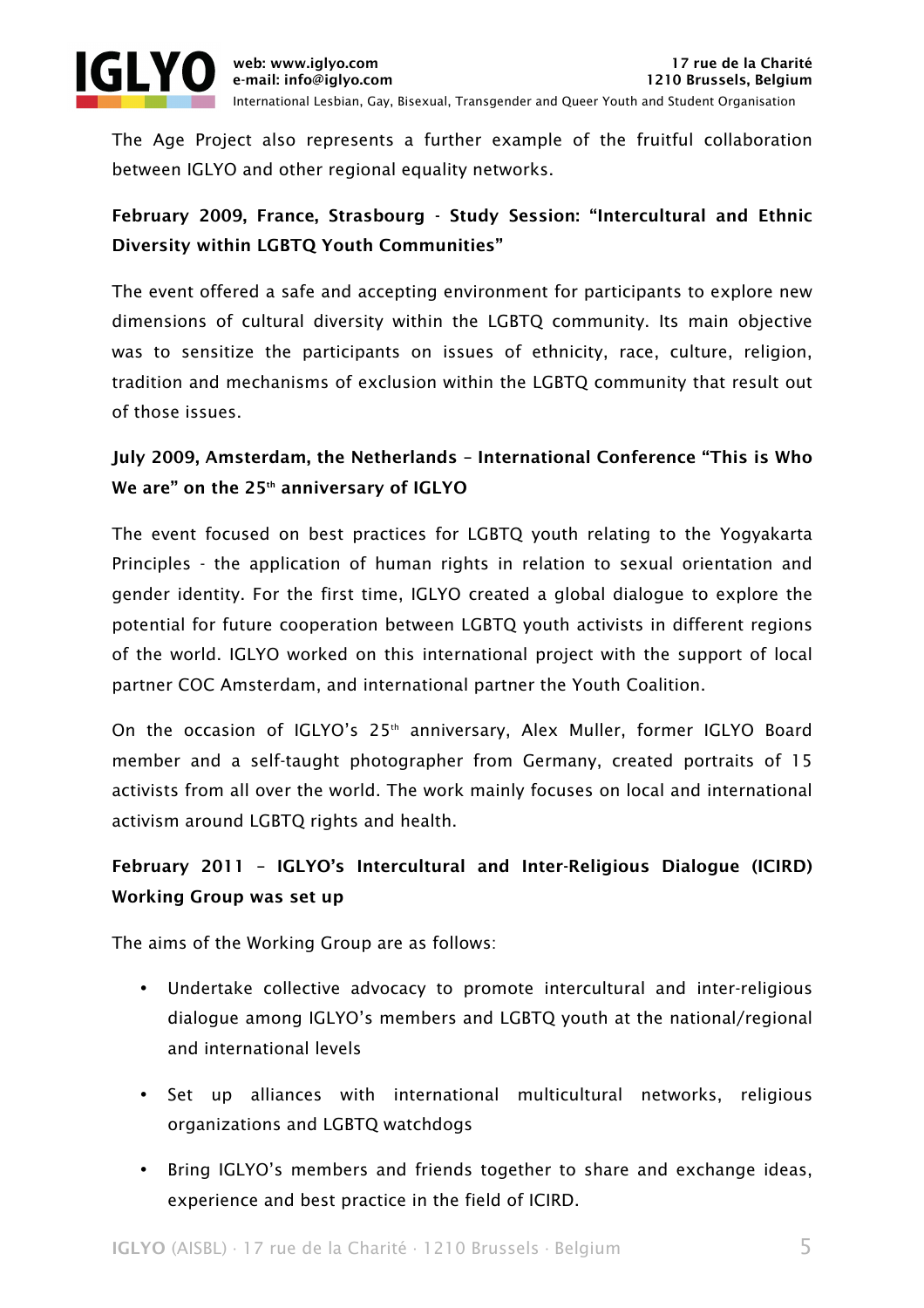

• Encourage an effective dialogue between civil society and LGBTQ youth to be able to promote anti-discrimination and anti-racism at the national/regional/international levels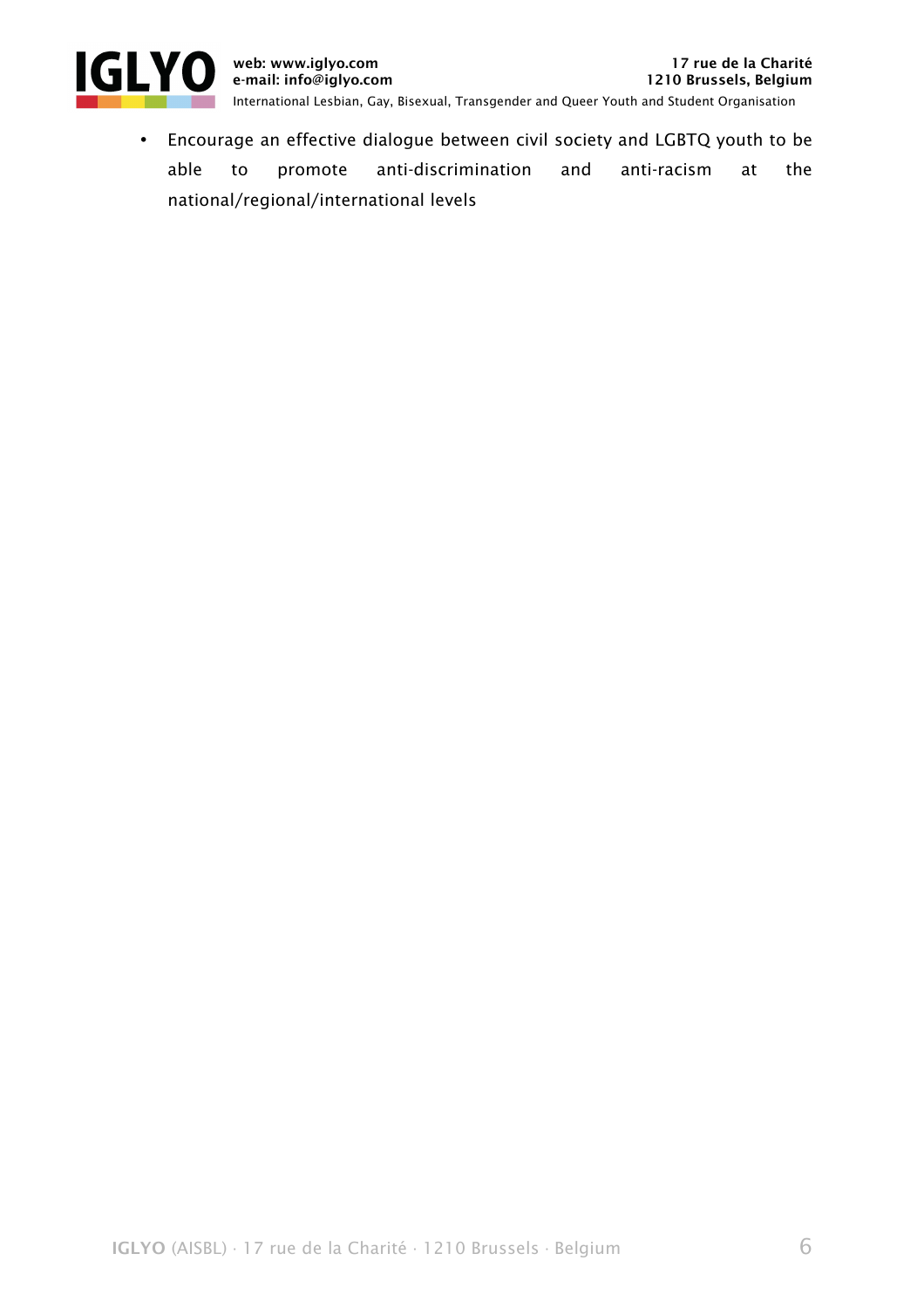

# 3. Intercultural Dialogue

### a. Defining Intercultural Dialogue

*Intercultural dialogue* can be understood as an open and respectful exchange of views between individuals, groups with different ethnic, cultural, religious and linguistic backgrounds and heritage on the basis of mutual understanding and respect, operates at all levels – within societies, between the societies of Europe and between Europe and the wider world.<sup>4</sup>

Article 2, paragraph 1, of the International Covenant on Civil and Political Rights obligates each UN State party to respect and ensure to all persons within its territory and subject to its jurisdiction the rights recognized in the Covenant without distinction of any kind, such as race, color, sex, language, religion, political or other opinion, national or social origin, property, birth or other status. Article 26 not only entitles all persons to equality before the law as well as equal protection of the law but also prohibits any discrimination under the law and guarantees to all persons equal and effective protection against discrimination on any ground such as race, color, sex, language, religion, political or other opinion, national or social origin, property, birth or other status.<sup>5</sup>

Living in heteronormative societies with high level of homo//lesbo/bi/trans/queer and intersexphobia, LGBTQ young people are most vulnerable to multiple discrimination on grounds of SOGIE6 , as well as cultural, racial, ethnic, national and religious origin.

One aspect that makes intercultural dialogue important for young LGBTQ people is that dialogue is an ongoing process. All young people are in a process of figuring out how to exist in a multicultural society, and they will choose to express different aspects of their identity in different ways as they grow. The ability to engage in dialogue on intercultural issues can help young LGBTQ people living in all parts of

<u> 1989 - Johann Stein, marwolaethau a bh</u>

http://www.coe.int/t/dg4/intercultural/whitepaper\_en.asp

<sup>4</sup> The Council of Europe White Paper on Intercultural Dialogue

<sup>5</sup> UN General Comment No. 18: Non-discrimination: 10.11.1989. CCPR General Comment No. 18. (General Comments)

http://www.unhchr.ch/tbs/doc.nsf/0/3888b0541f8501c9c12563ed004b8d0e?Opendocument

<sup>6</sup> Sexual orientation, gender identity and gender expression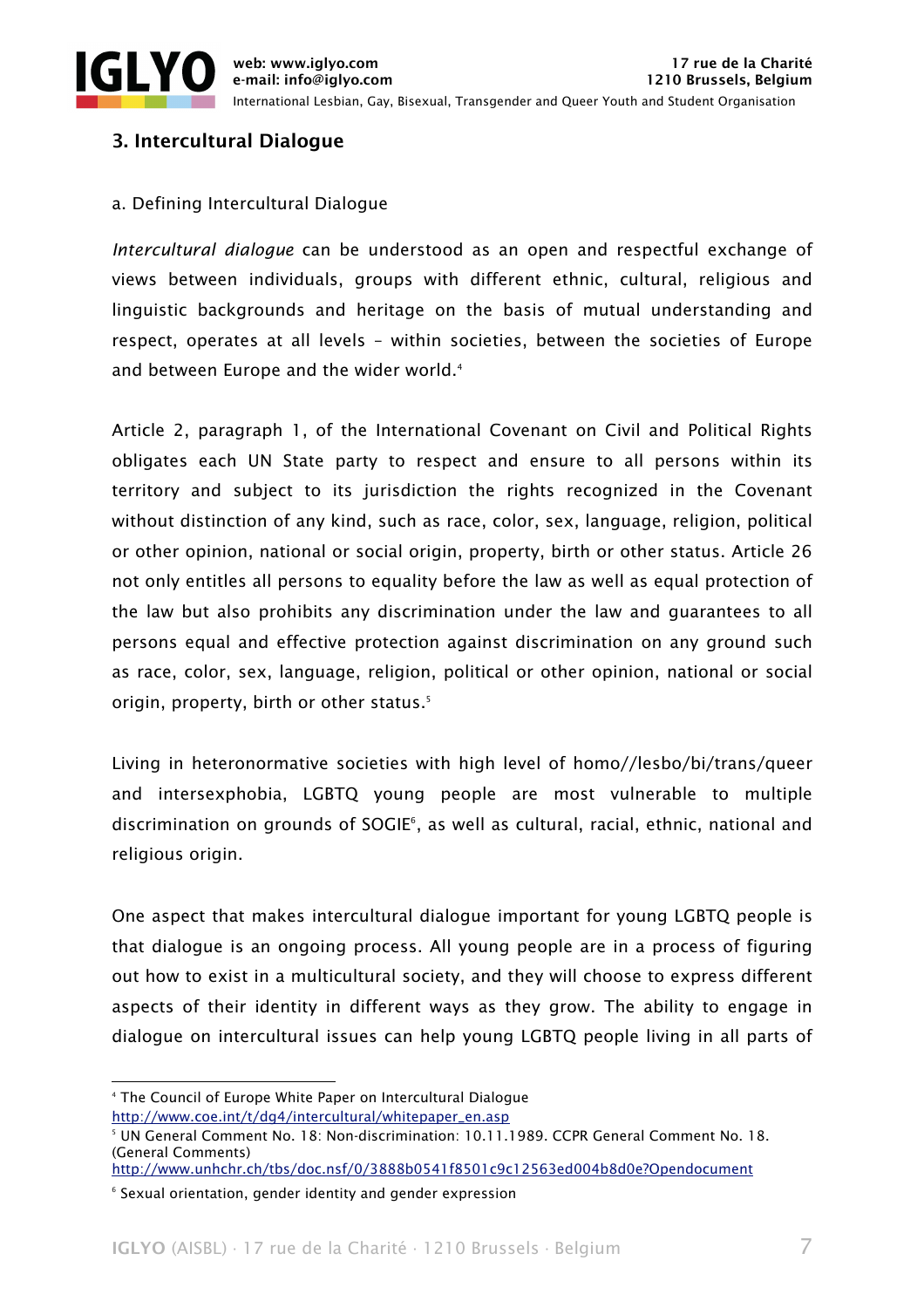

the world improve their ability to deal with a more open and more complex, cultural environment. What's more important, intercultural dialogue can give them an opportunity to contribute to and benefit from a diverse and dynamic society that respects human dignity and diversity. Therefore, IGLYO believes it is necessary to promote the intercultural dialogue through intercultural competence. Promotion of intercultural competences is important as it can help society understand the core value of cultural, religious, ethnic, linguistic, sexual and gender diversity.

IGLYO also stresses the importance of fighting social exclusion and social segregation of LGBTQ young minorities, refugees, migrants, as well as culturally, socially, linguistically and politically marginalized groups in mono-ethnic and monoreligious countries.

This paper gives a general definition and understanding of three major competence areas (ethnic, linguistic, cultural) of intercultural dialogue between LGBTQ groups. The document presents some concepts that need to be defined in this area, generally following the terminology developed by the Council of Europe and other international institutions such as United Nations.

IGLYO believe the basis of mutuality and dignity can become that solidifying ground which can add to the range of inter-linguistic competences and assist dealing with bettering well-being and socialization of LGBTQ young individuals among their peers. Cooperative fight against intolerance by LGBTQ youth and students within their community by themselves will foster a culture of understanding among members of different linguistic communities, which can be further advanced to a broader level.

# b. Ethnic LGBTQ groups

The cultural norms and beliefs of an ethnic group can have a significant impact on an LGBTQ person's feelings about his or her sexual orientation or gender identity. Although an LGBTQ orientation conflicts with mainstream cultural values, it may be just as, or even more, unacceptable in some ethnic minority groups. Some families see LGBTQ behaviour as arising from a decadent Western society and as a rebellion against the family and traditional beliefs, instead of as a part of a person's identity. LGBTQ behavior is difficult for family and friends to understand. The family's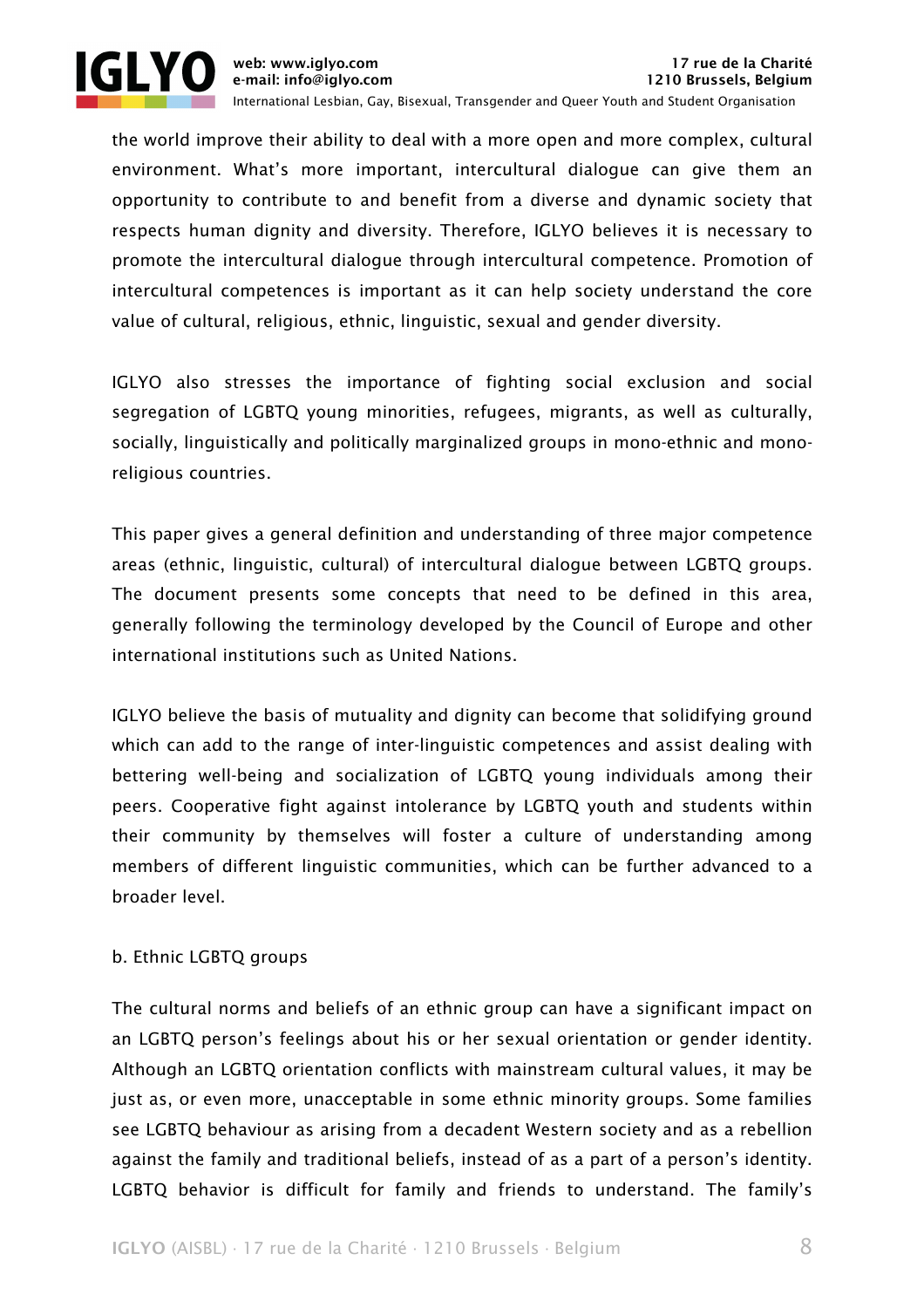

concern to maintain dignity and not to lose face pressures the LGBTQ person to remain in the closet and consequently stay invisible.

Some LGBTQ individuals of ethnic minority groups feel alienated from their ethnic community and turn to the LGBTQ community for support and validation. However, LGBTQ people from minority ethnic communities might find themselves doubly excluded from both their ethnic community and simultaneously excluded from the mainstream LGBTQ community, which is often driven by white, upper-middle class males. Young people might have certain roles in the family, and must re-enter the closet when interacting with family members, at the same time silencing their personal struggles within the ethnic community when engaging with other LGBTQ people in the wider community.

# c. Linguistic LGBTQ groups

Linguistic diversity existing among various LGBTQ groups sometimes determines tension and lack of understanding among community members whose paths considerably diverge when the contrary is required. One's linguistic identity is as important as their LGBTQ essence. However, linguistic boundaries within the LGBTQ communities estrange lesbian, gay, bisexual, transgender and queer youth and students from the common problems those face together. Thus, language becomes a barrier to conducting intercultural conversations among our groups.

There are numbers of various LGBTQ groups who live within same cultures, state borders or regions and who speak different languages, which becomes a determinant factor of their miscommunication. Even though their uniting peculiarity is the common or similar identity they have to protect from encroachment every day, their linguistic differences become a serious obstacle on the way of cooperation and mutual understanding with their likes of other linguistic backgrounds.

Switching priorities and getting closer to the needs of various LGBTQ groups with different linguistic background is to be viewed as a possibility rather than a drawback in promoting a culture of respect, acceptance and mutual understanding among their representatives. This would help to avoid stereotyping individuals, to develop curiosity and openness to otherness and discover other cultures within the broader LGBTQ youth and student community. Commonness in dealing with identical or similar issues is the uniting factor that might lead to interaction among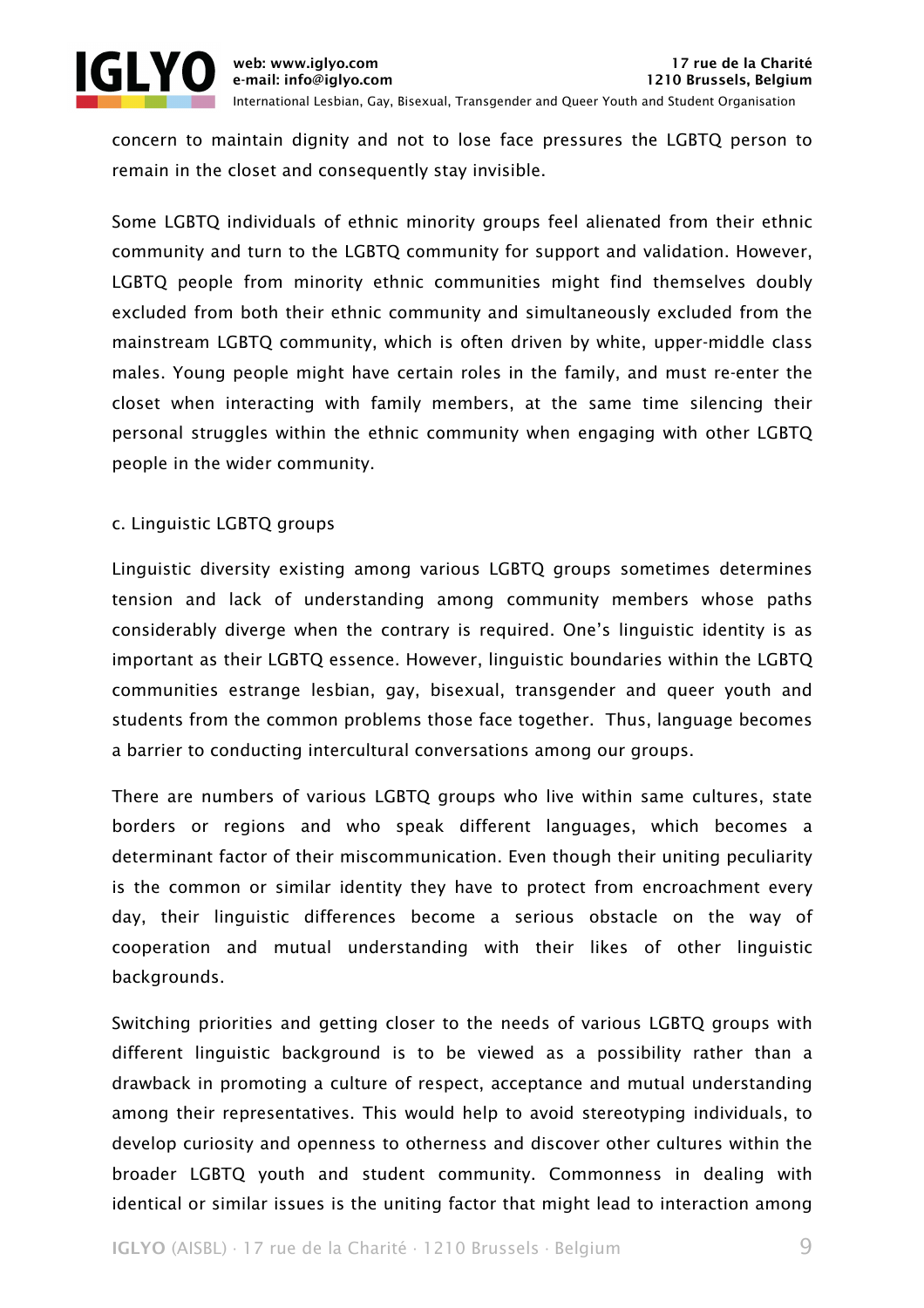

LGBTQ individuals of different linguistic origins. Furthermore, by overcoming linguistic divisions and uniting under LGBTQ commonness can then lead to building more bridges between linguistic communities.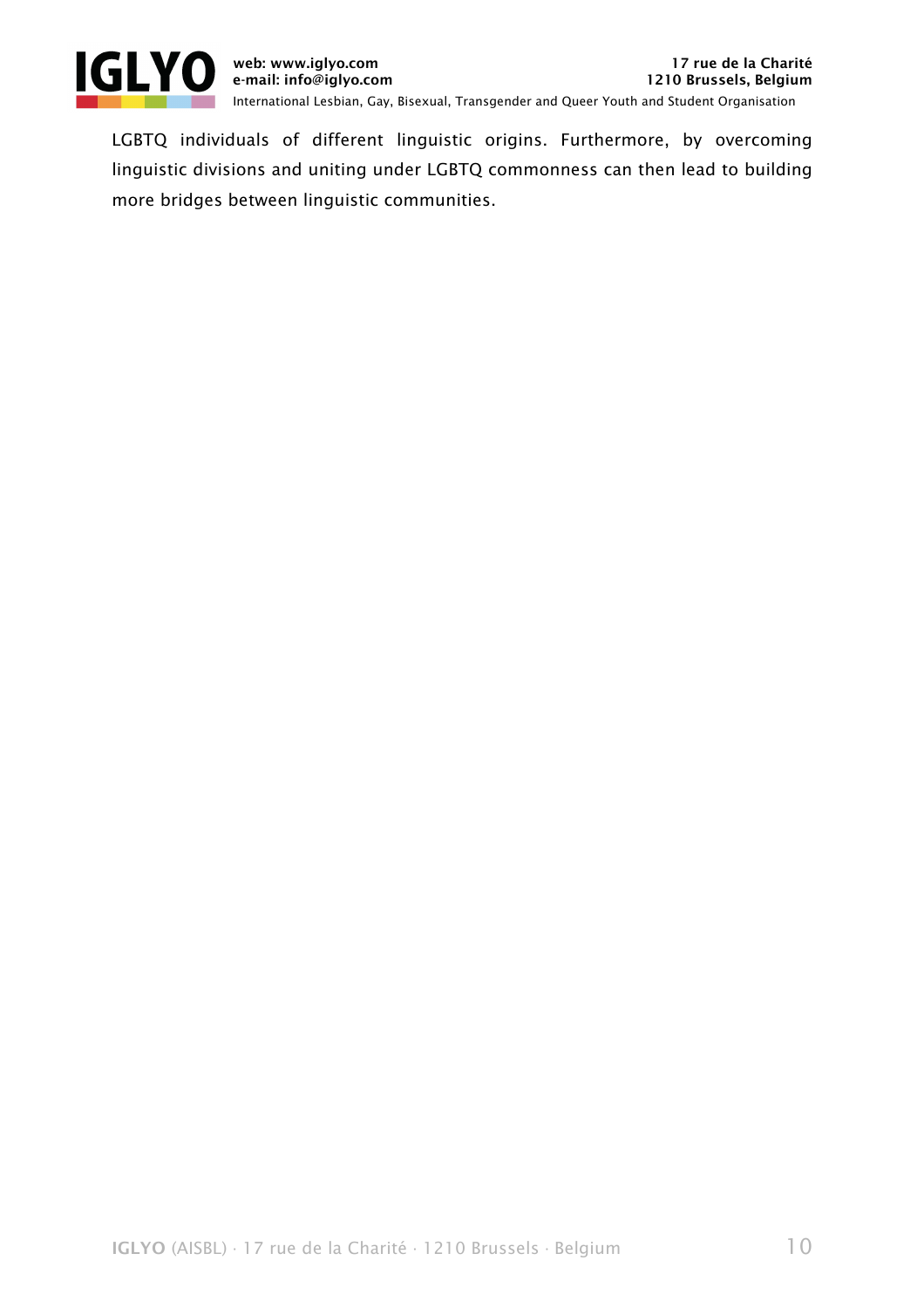

# 4. Inter-Religious Dialogue

# a. Defining Inter-Religious Dialogue

Freedom of thought, conscience and religion is one of the foundations of democratic society and protected by Article 9 of the European Convention on Human Rights.

This freedom is one of the most vital elements referring to the identity of believers and their conception of life, as it is also for atheists, agnostics, skeptics and the unconcerned. While guaranteeing this freedom, Article 9 does allow that the manifestations of expression of this freedom can be restricted under defined conditions.

The freedom of religion must not derogate the other freedoms enshrined in the human rights instrument.<sup>7</sup>

While a few religious communities accept LGBTQ people and support them, most authoritative bodies and doctrines of the world's largest religions generally view them negatively. This can range from quietly discouragement, explicitly forbidding same-sex sexual practices or sex/gender reassignment among adherents, actively opposing social acceptance of LGBT identities, to execution of people engaging in homosexual acts while tolerating sex/gender reassignment in specific cases.

Taking into account that religious homo/bi/trans/queerphobia is persistent in almost all religious denominations, individual churches and congregations, it is always hard for LGBTQ people of faith to engage in dialogue with faith-based and religious institutions and face disdain, persecution, stigma and ignorance.

Very often LGBTQ people are forced to compartmentalize their identities, closeting themselves in a religious community and repressing religious expression within the LGBTQ community itself.

Welcoming the efforts of different faith-based organizations, networks, alliances, groups and individuals within different religious denominations to develop LGBTQ-

<u> 1989 - Johann Stein, marwolaethau a bh</u>

 $7$  The European Convention on Human Rights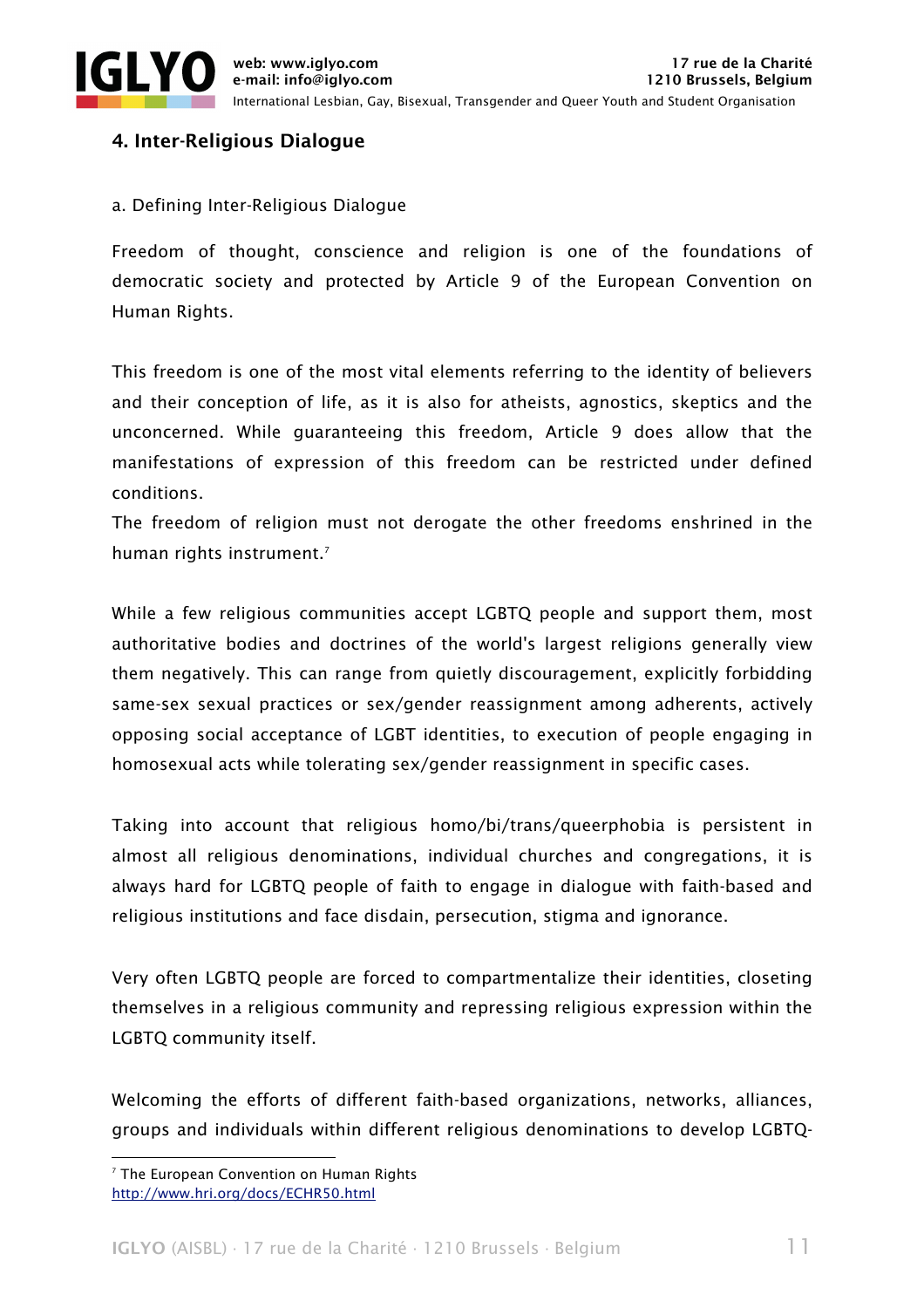

inclusive policies, IGLYO believes it is highly important to build up alliances within these groups and advocate for the full inclusion of LGBTQ young believers into the religious life. To achieve this goal, it is highly important to facilitate dialogue between LGBTQ religious communities and public authorities and sensitize them to elaborate effective policies combating faith-based repression and discrimination against LGBTQ individuals. For this purpose, it is necessary to raise awareness about LGBTQ and religious issues within wider debates on local, national, regional and international levels with the intention to mainstream these issues.

Apart from the dialogue between public authorities and LGBTQ religious communities, which should be encouraged, there is also a need for dialogue between LGBTQ religious communities themselves (interreligious dialogue). Interreligious dialogue can also contribute to a stronger consensus between LGBTQ communities and mainstream society and can be a strong tool fighting faith-based or religious homo/bi/trans/queerphobia.

This paper presents the beliefs of three monotheistic religions – Christianity, Islam and Judaism – on LGBTQ issues, as well as some of the main religions/faiths open to LGBTQ believers. This will help understand the main gaps and challenges limiting freedom of conscience or religion and promoting discrimination against LGBTQ people.

b. Christianity and LGBTQ

There are same sex relationships in every kind of cultural and religious society. But in different cultures and religious denominations, homosexual relations are differently perceived. The gradation is from sharp restriction and punishment to the positive reception. For example, Homo and bisexual acts were common in ancient Greece, homosexual relationships between men were neither shameful nor sinful, and in Sparta it was socially accepted. It is known that ancient Rome also welcomed gay marriages.

So, the formation of homosexuality and sex without marriage as sinful activity first appears in Judaism. It is explained with the opposition with oriental religious views on sexuality (The neighbour tribes of old Jews worshiped puberty and non-marital sexual practices were not prohibited in their culture.). After, all the Abraham,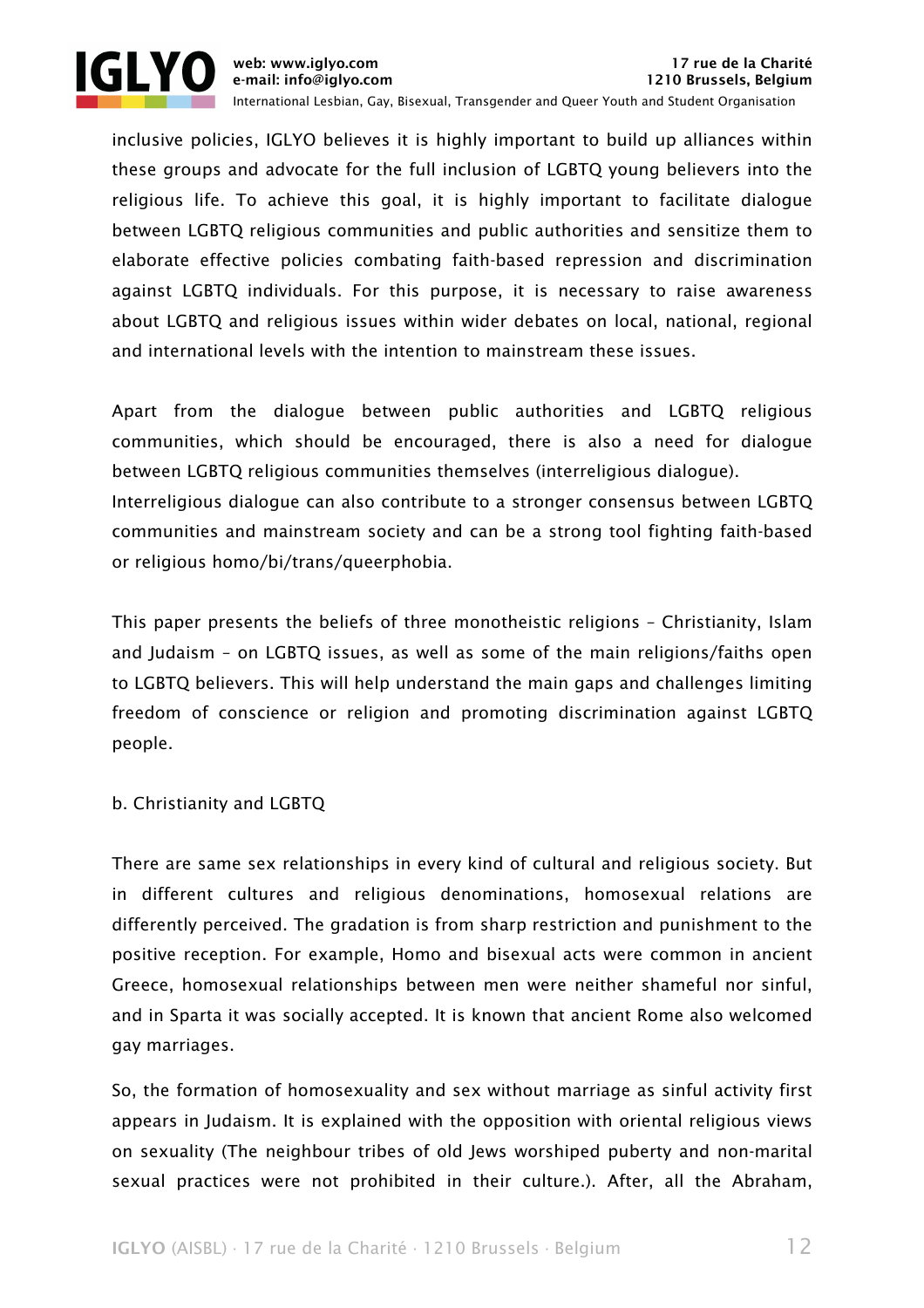

monotheist religions (Judaism, Christianity, and Islam) shared the negative attitude towards non-reproductive, non-marital sexual behaviour.

It is considered that Christianity from the very beginning was against homosexuality. Though, some of historians do not share this opinion. John Boswell in his work "Christianity, social tolerance and homosexuality" says that Catholic Europe did not reveal negative attitude towards homosexuality before the end of XII century. The negative attitude basically is formed in writings of St. Augustine and St. Thomas Aquinas. Their writings prohibit all kind of non-reproductive sexual acts as unnatural and sinful. The influence of Church on social life and sexual life as well was very strong in middle ages. Therefore, homosexuals were not only perverts and sinners but were also blamed in heresy and betrayal. After secularization power of the church was shared by state, homosexuality was shifted from sin to the category of crime. Nowadays the perception of homosexuality is still the subject of debate within Christian denominations. Some of them have more inclusive views while in others it is strictly prohibited.

The Orthodox Church holds the opinion that sexuality in general is part of the fallen world. The celibacy and blessed marriage is the option to live the right way, thus it is exclusive to homosexuality.

According to the Roman Catholic Church's understanding, sexual acts, by the nature are meant to be both punitive and procreative mirroring God's inner Trinitarian life. Accordingly same sex unity is considered unnatural and sinful.

The Protestant church with its community based institution is originated within each country, thus its attitude towards LGBTQ issues varies also depending on the cultural background. Some communities demand their members to change their sexual orientation, others allow LGBTQ people as members but expect them to live in celibacy, do not bless unions and do not ordain. However, there are increasing congregations and churches that accept LGBTQ people, have LGBTQ ministers and bless unions, for example the Swedish and Norwegian Lutheran churches.

# c. Islam and LGBTQ

The beliefs of Muslims on LGBTQ-issues cannot be easily summarized, because so much depends on how individual Muslims interpret the Holy Quran and other theological sources. Many Muslims, however, have very negative ideas about LGBTQ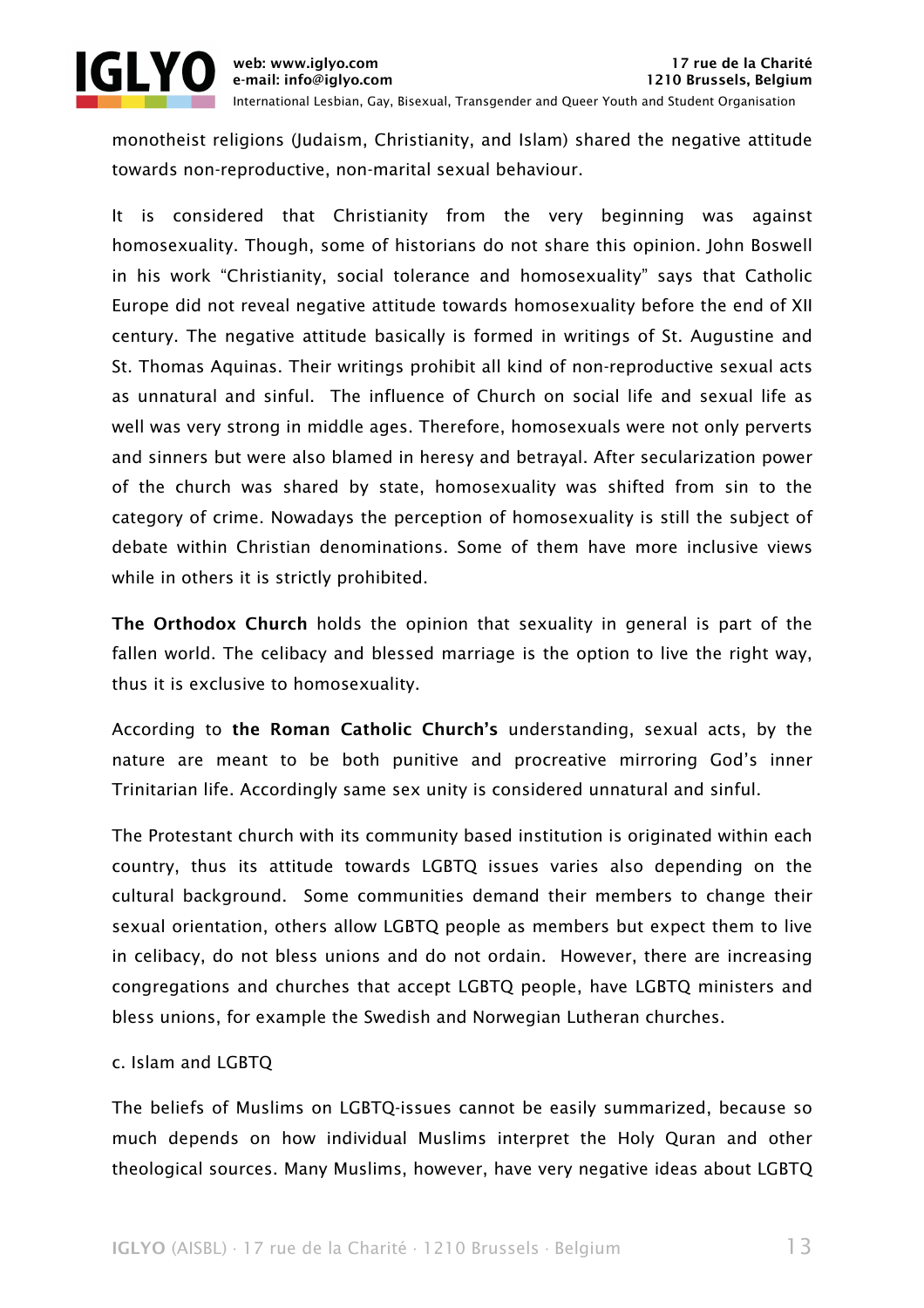



people. They consider same-sex acts to be sinful, and many believe that having a gay or lesbian sexual orientation is unnatural.

The Quran does not give clear answers on whether or not homosexuality is forbidden in Islam. There are certain texts that can be interpreted that way, but then also, there are other texts that say this behaviour should not be punished. In general, most people believe that homosexuality is not allowed in Islam. A sexual relationship can only exist between a woman and a man in their marriage, and serves only reproduction.

The Sharia Law, applied in several Arabic countries puts great punishments on homosexual behaviour, from imprisonment to physical punishment to death sentence. Many LGBTQ Muslims flee their communities and seek asylum in Western countries.

In Western countries, Muslim communities can not apply Sharia Law, so most LGBTQ Muslims live a safer life in the Western world. However, they still face rejection from their families and friends. They are pressured to get married and if they don't step into their traditional roles, they can be abandoned by their families.

Therefore, many young LGBTQ Muslims live double lives. They do get married and fulfil their traditional duties, but at the same time live a secret life as LGBTQ. For these people coming in is more important than coming out. Finding others in the same situation, finding places to go out, to meet others is more important than telling their friends and family they are gay.

Young LGBTQ Muslims have multiple emotions regarding their sexual orientation. Many of them suffer from shame and guilt, towards their families for letting them down, but also towards Allah. Some do believe that Allah does not approve their behaviour and therefore they are afraid that they will be punished in their afterlife. Others however, believe that their life and behaviour is something between themselves and Allah, they believe that if Allah created them that way there can't be anything wrong about that. But still, for most Muslims it's a continuous struggle to find a balance in living as a good Muslim and experience their personal freedom and self-realization.

Although mainstream Islam officially condemns homosexuality, there is a growing movement of progressive-minded young LGBTQ Muslims, especially in the Western world, who see Islam as an evolving religion that must adapt to modern-day society.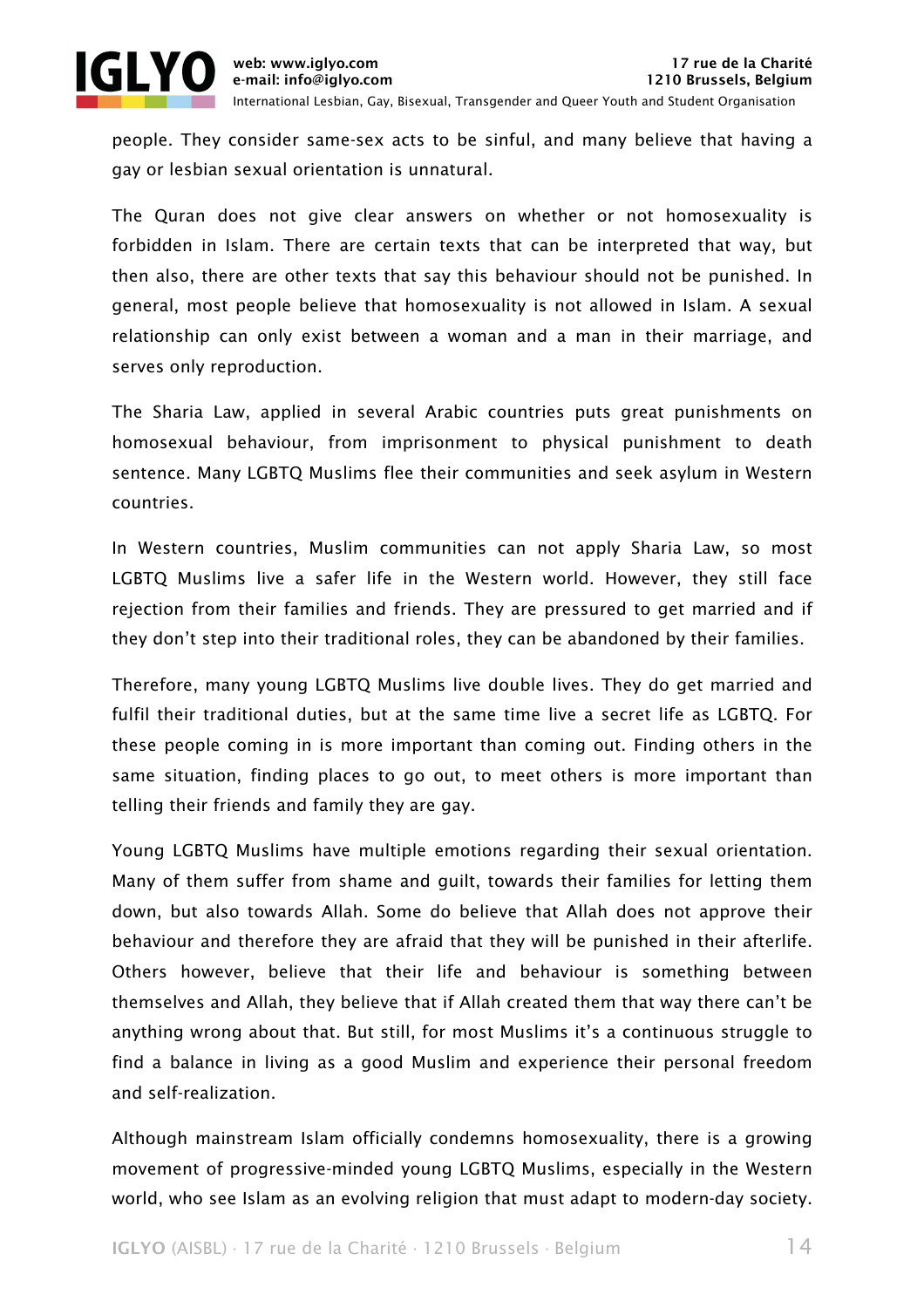

It is within this movement that LGBTQI grass-roots organizations and NGOs work to enlighten the Muslims and outside world that Islam is a religion of tolerance and not hate, and that Allah (God) loves His creations, no matter what their sexual orientations might be."

### d. Judaism and LGBTQ

Among the 14-odd million Jews living around the world, there are three major and some other established denominations.

The Orthodox Judaism, usually regarded as the historical continuation of traditional Judaism, clearly forbids sexual intercourse between same-sex partners. It foresees a stricter approach towards relations between men than between women since the former are forbidden by the Torah, while the latter are banned only by the late rabbi restrictions. In almost all Orthodox Jewish communities homosexuality is a taboo. It is considered a threat to family institution which is the cornerstone of the Jewish religious life.

The Conservative Judaism welcomes to some extant all sexual orientations, supports decriminalization of homosexual relations between consenting adults and backs laws protecting gays, lesbians, bisexuals and transgender people from discrimination. However, women, gays and lesbians are not considered admissible candidates for the rabbinate.

The Reform Judaism, the biggest and the most influential denomination in the USA, approves of the point that in the light of today's scientific data regarding nature of homosexuality as a biologically conditioned sexual orientation there is a need of more liberal and tolerant interpretation of the Jewish law. The Reform religious authorities have revised and updated traditional orthodox views on all aspects of the Jewish law, including homosexuality.

The Reconstructivist Judaism is a rather small and very liberal movement. It considers homosexuality as a natural expression of human sexuality and invites gays, lesbians, bisexuals and transgender people to join Reconstructivist communities and fully participate in all aspects of community's life. The Recontructivist rabbi college (yeshiva) admits gays, lesbians, bisexuals and transgender people to its rabbi and cantor educational programs equally with heterosexuals. The Reconstructivist Rabbi Association encourages its members to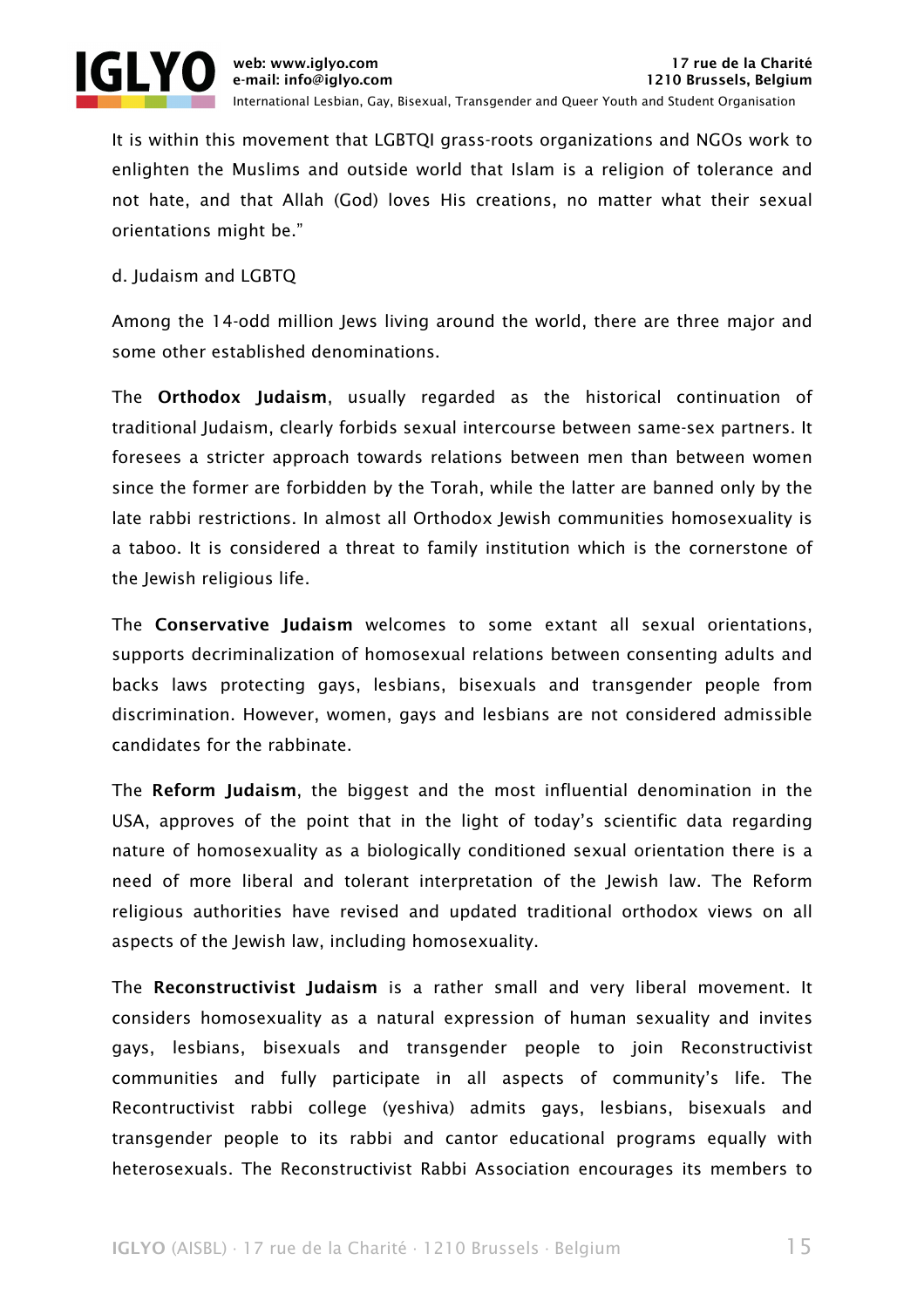

hold same-sex marriage ceremonies; however, it does not impose its members to do so, thus leaving the right to make a decision to each rabbi's personal discretion.

The Secular Jews, a small group within the Judaism, unites in itself the European culture and secular lifestyle of the non-religious Jews who observe Jewish traditions and customs. Sexual orientation and gender identity is considered everyone's personal business. The biggest support of homosexuality within Judaism is noticed outside Israel, especially in the USA, where several millions of Jewish believers live. Nevertheless, even condemnation of same-sex relations by the Orthodox Jewish wing does not influence the on-going processes taking place in the legal field in Israel at the moment.

e. LGBTQ-Friendly Religious Organizations and Fellowships

Below is a list of certain organizations, fellowships and segregations that welcome and affirm people regardless their SOGIE.

# Baptist

# Association of Welcoming & Affirming Baptists

Welcomes and affirms all persons without regard to sexual orientation or gender identity, and who have joined together to advocate for the full inclusion of lesbian, gay, bisexual and transgender persons within Baptist communities of faith.

# Buddhist

# Gay Buddhist Fellowship

Supports Buddhist practices in the gay community and brings together the diverse Buddhist traditions to address the spiritual concerns of gay men.

# Catholic

#### DignityUSA

Works for respect and justice for all gay, lesbian, bisexual, and transgender persons in the Catholic Church and the world through education, advocacy and support.

# Christian Church (Disciples of Christ)

Gay, Lesbian, and Affirming Disciples Alliance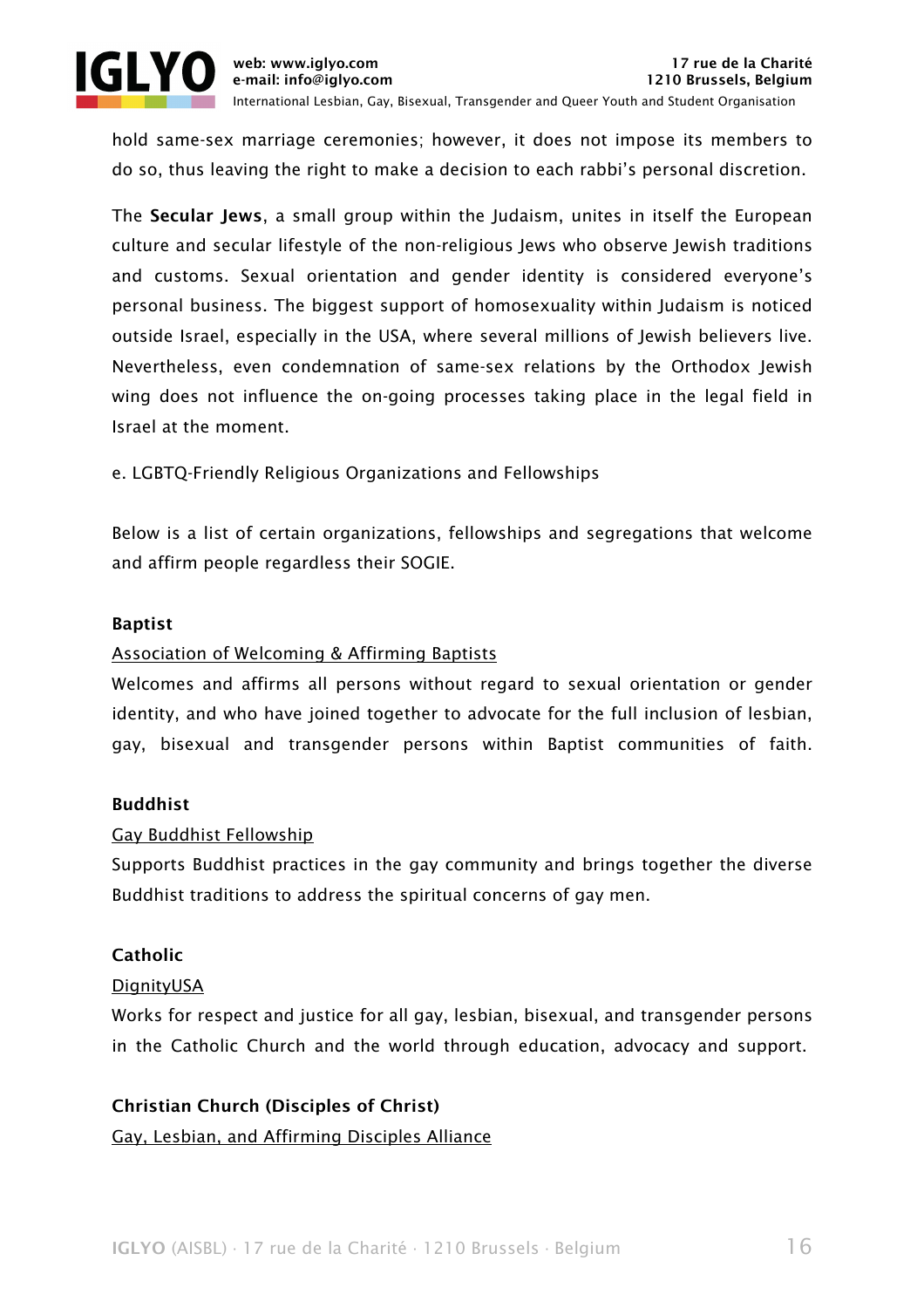

Organization of lesbian, gay, bisexual, transgendered, and affirming members of the Christian Church (Disciples of Christ) with a prophetic voice calling for the full inclusion of LGBT persons in the Church.

# Episcopal

### Integrity

Fostering the full inclusion of LGBT persons in the Episcopal Church, using integrity as the leading grass roots voice.

# Evangelical

#### Evangelicals Concerned

Encourages and affirms lesbian, gay, bisexual and transgendered Christians in their faith.

#### Hindu (Vaishnavas)

The Gay and Lesbian Vaishnava Association educates Vaishnavas, Hindus and the public in general about the "third sex" as described in Vedic literatures.

#### Jewish

World Congress of Gay, Lesbian, Bisexual, and Transgender Jews: Keshet Ga'avah The worldwide voice of LGBT Jews seeking to support, inspire, and strengthen local groups; foster a sense of community among diverse individuals and organizations; and achieve equality and security for LGBT Jews worldwide.

#### Lutheran

# Lutherans Concerned

embody, inspire, and support the acceptance and full participation of people of all sexual orientations and gender identities, their families, friends and allies, within the Lutheran communion and its ecumenical and global partners.

# Metropolitan Community Church

#### Metropolitan Community Church

Founded in and reaching beyond the gay and lesbian communities and seeking the integration of spirituality and sexuality.

#### Muslim

#### Al-Fatiha Foundation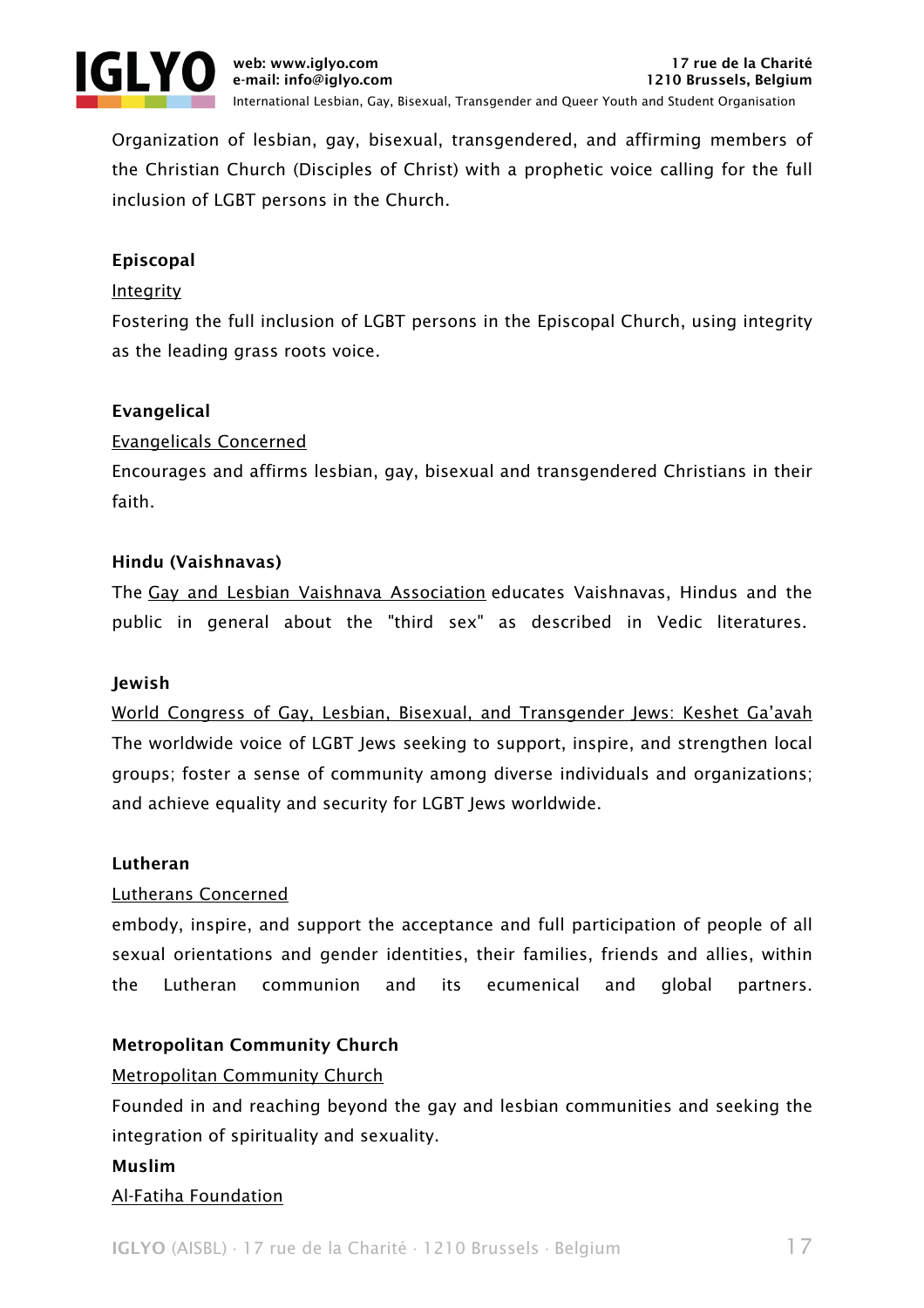

Dedicated to Muslims who are lesbian, gay, bisexual, transgender, intersex, questioning, those exploring their sexual orientation or gender identity, and their allies, families and friends. Al-Fatiha promotes the progressive Islamic notions of peace, equality and justice.

# Presbyterian

# More Light Presbyterians

Following the risen Christ, and seeking to make the Church a true community of hospitality, the mission of More Light Presbyterians is to work for the full participation of lesbian, gay, bisexual and transgender people of faith in the life, ministry and witness of the Presbyterian Church (USA).

# Quaker (Religious Society of Friends)

# Friends for Lesbian, Gay, Bisexual, Transgender, and Queer Concerns

A North American Quaker faith community that affirms God in all people; learning that radical inclusion and radical love bring further light to Quaker testimony and life.

# Seventh-day Adventist

# Seventh-day Adventist Kinship

Devoted to the spiritual, emotional, social and physical well-being of current and former Seventh-day Adventists who are lesbian, gay, bisexual or transgendered.

# Unitarian

# Unitarian Universalism

Office of the Unitarian Universalist Association dedicated to fighting oppression against bisexual, gay, lesbian, and/or transgender people.

# United Church of Christ

The UCC Coalition for Lesbian, Gay, Bisexual, and Transgender Concerns Provides support and sanctuary to all our lesbian, gay, bisexual and transgender sisters and brothers, their families and friends; advocates for their full inclusion in church and society; and brings Christ's affirming message of love and justice for all people.

# United Methodist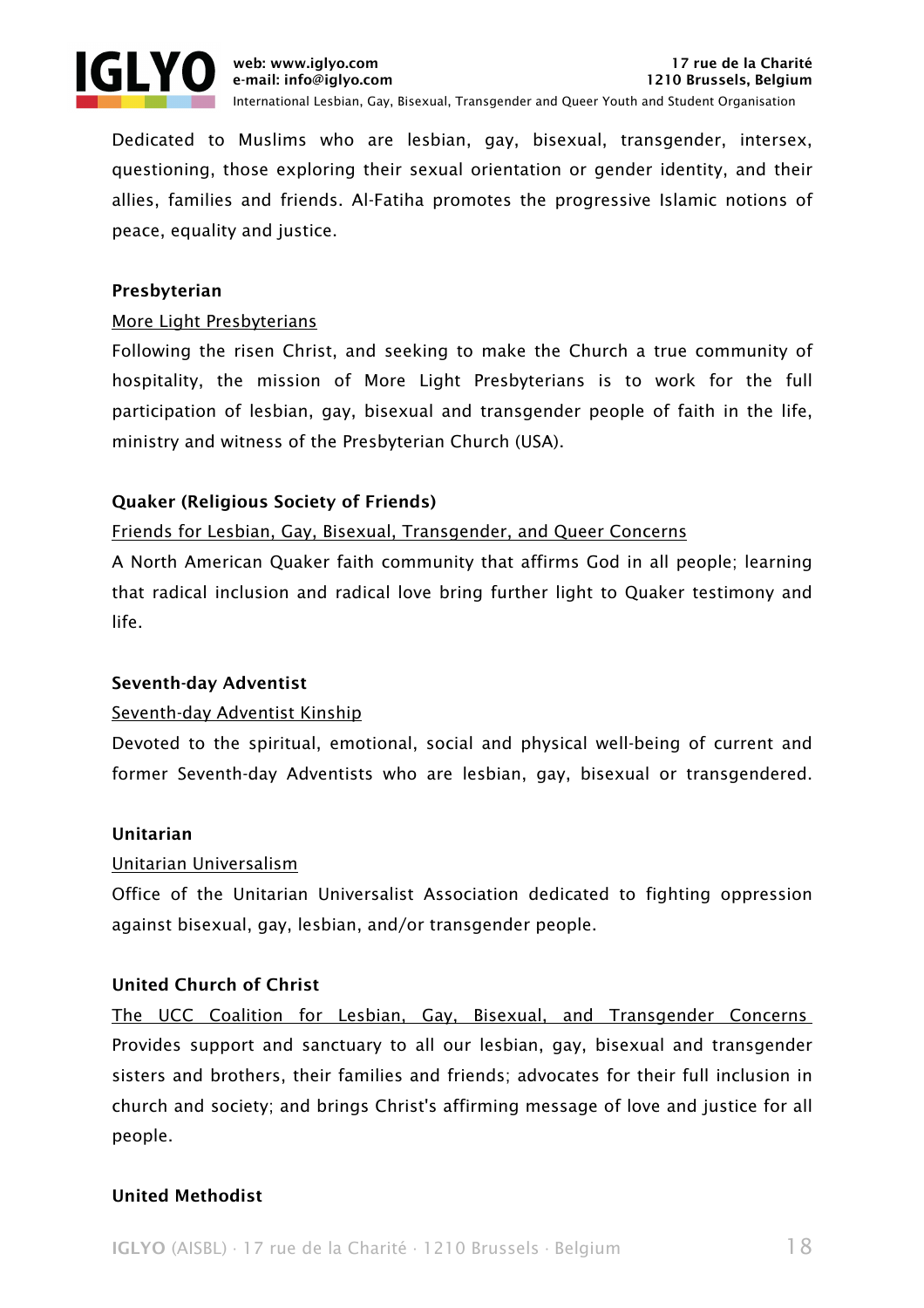

Affirmation: United Methodists for Lesbian, Gay, Bisexual & Transgender Concerns Pursues full inclusion in the Church through respect, love, justice and mercy for all.

# Unity

# Association of Unity Churches

Teaches the practical application in everyday life of the principles of Truth taught and exemplified by Jesus Christ, leading to health, prosperity, happiness, and peace of mind.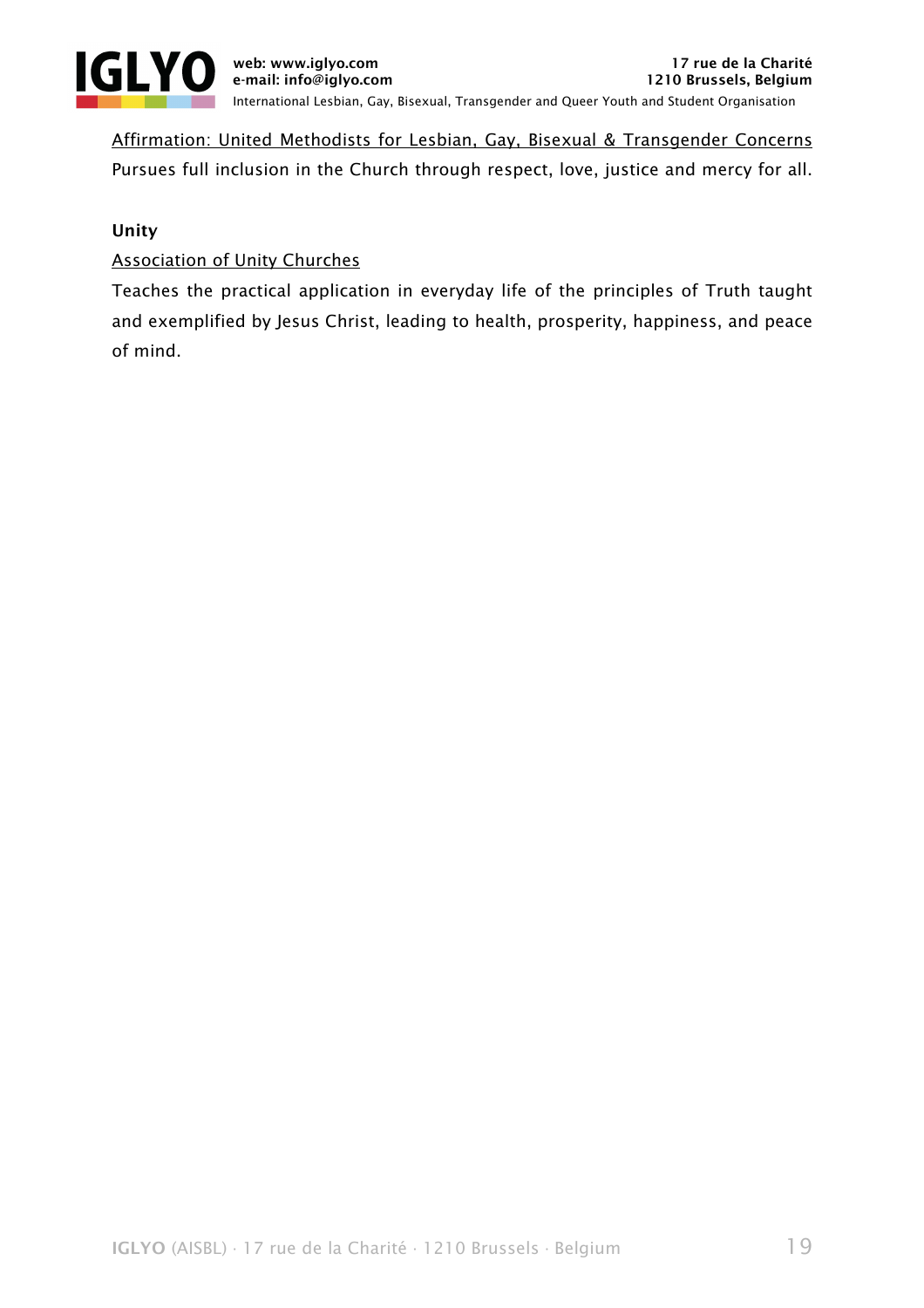

International Lesbian, Gay, Bisexual, Transgender and Queer Youth and Student Organisation

# 5. Recommendations

Based on it's past work and strategic objectives in the field of ICIRD, IGLYO should implement the following general recommendations and guidelines in order to develop policy orientations for its future actions:

- Continue to promote intercultural dialogue through its members and represent the interests of LGBTQ youth, in accordance with IGLYO's strategic plan and in partnership with international and/or pan-European organizations and networks such as UNITED for International Action, ENAR, UNESO, Platform for Intercultural Europe, Culture Action Europe and others.
- Actively advocate against xenophobia and racism, as well as homo/lesbo/bi/trans/queer and intersex-phobia and human rights violations against LGBTQ youth and students with different religious, ethnic, cultural and linguistic backgrounds.
- Actively promote non-formal SOGIE and human rights education to be taken into consideration of intercultural, inter-religious needs of young people.

Develop documentation about LGBTQI people in accordance to intercultural and Inter-religious needs of young people

- Sensitize member organizations to work on cross-cultural and intercultural issues and establish dialogue with public authorities, local/regional/international organizations and experts working on ICIRD
- Carry out research to assess the needs and encourage participation of underrepresented LGBTQ youth groups (migrants, asylum seekers, sex workers, refugees, ethnic, cultural, religious and linguistic minorities) in LGBTQ youth groups in the LGBTQ organisations and communities.
- Continue building the capacity of members in the field of ICIRD by organizing study sessions, conferences, discussions etc.
- Actively campaign and advocate against faith-based homo/bi/transphobia by collaborating with international and pan-European LGBTQ-friendly religious networks, institutions and organization, as well as public authorities, media and civil society.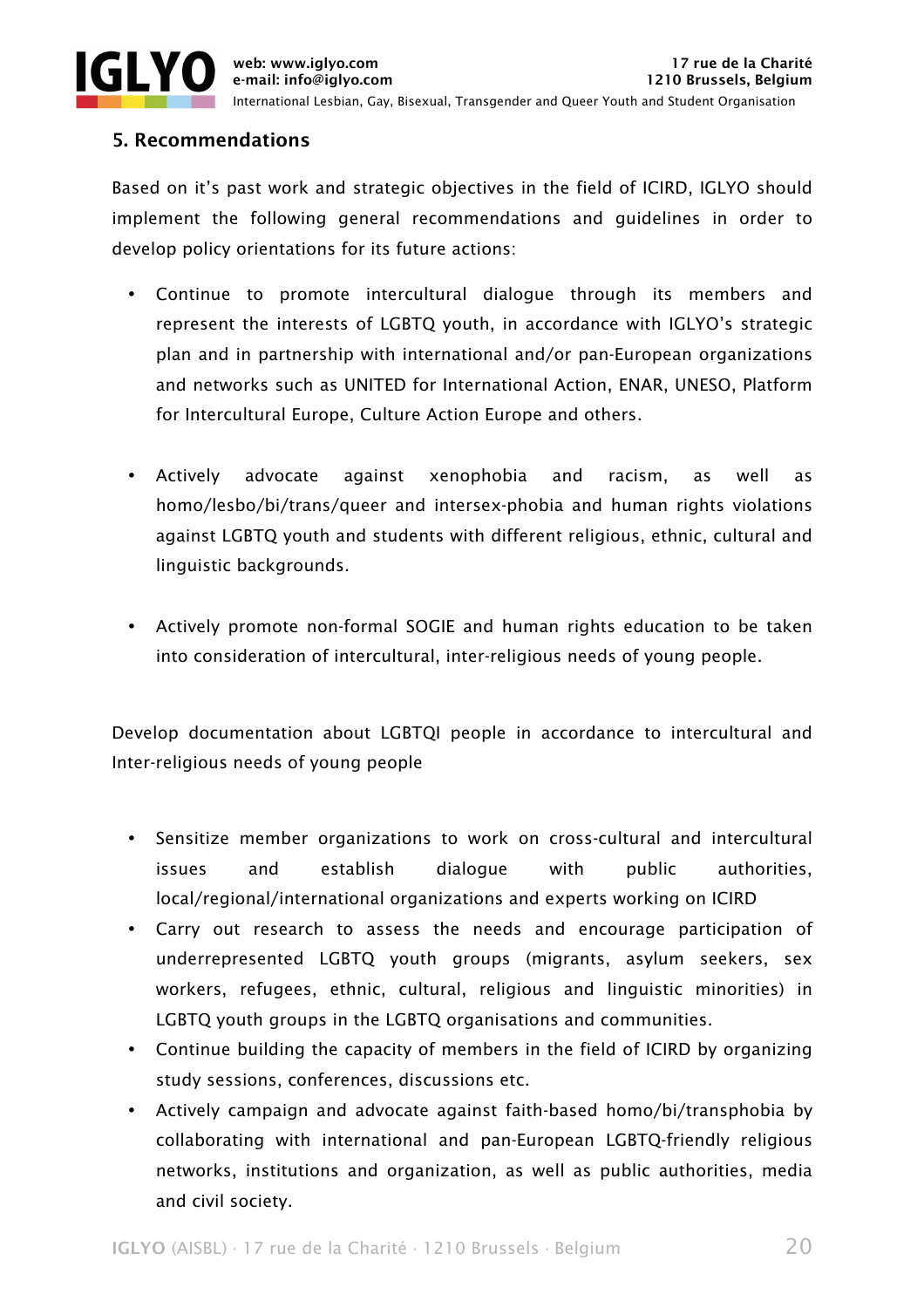

- Facilitate dialogue within different LGBTQ religious youth groups to ensure religious diversity.
- Monitor, record and report on cases of discrimination on grounds of SOGIE, race, ethnicity, nationality, culture, religion/faith with an intersectional perspective to ensure full inclusion of LGBTQ youth into mainstream society.
- Work to fight religious phobia within the LGBTQ community and promote respect for these groups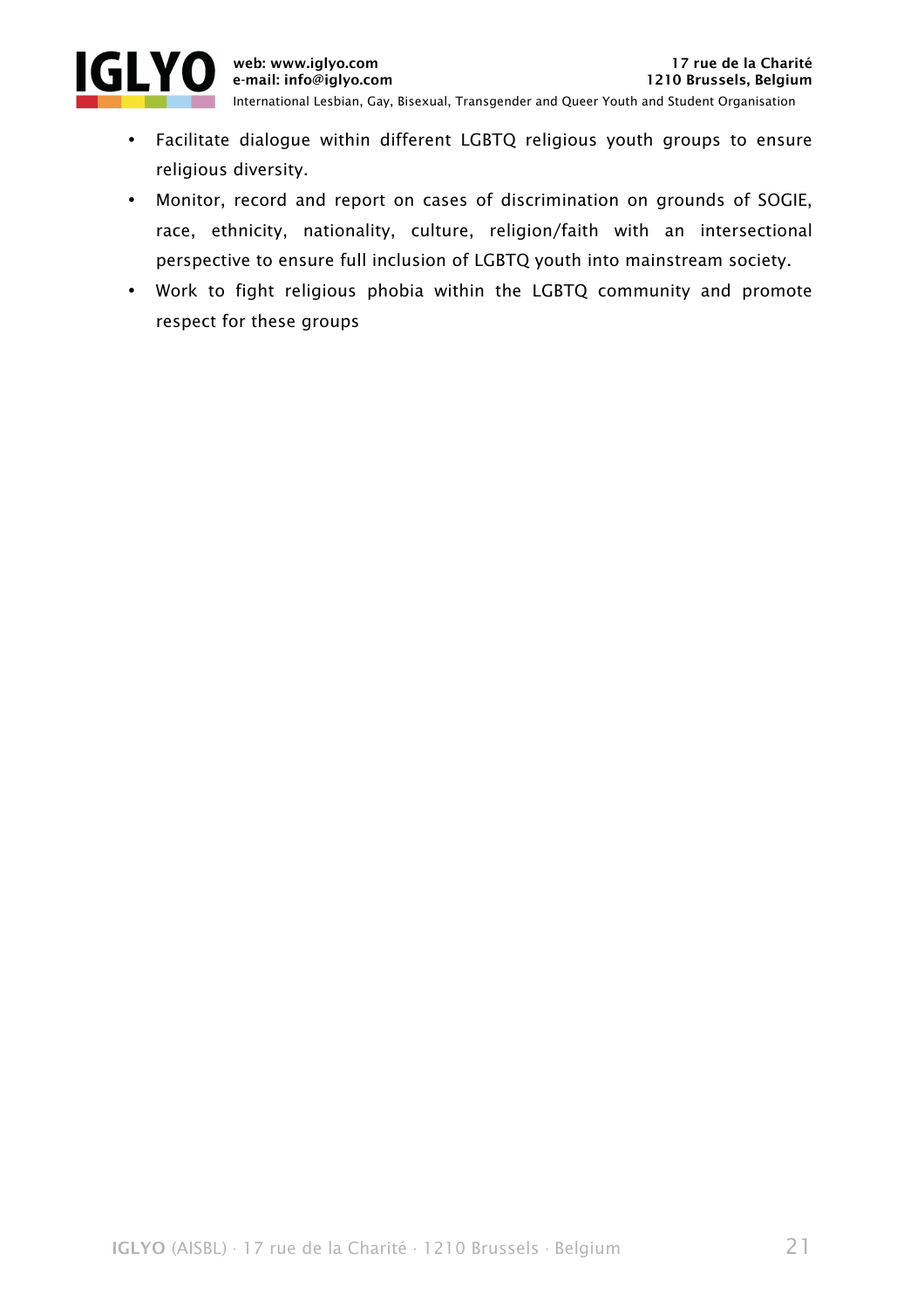

# 6. Terminology

*Advocacy –* the practice of advocacy is the pursuit of influencing outcomes. More specifically, advocacy is the deliberate process of influencing those who make or have responsibility for implementing policy decisions. As such, the word 'advocacy' is quite pliable and is used variously to suit organizational agendas. It is understood in terms of the work an organization does and the fundamental mission of the organization.

*Biphobia –* the fear, unreasonable anger, intolerance or/and hatred toward bisexuality and bisexual people (*see "Bisexual")*. The phobia may exists among heterosexuals, gay men, lesbians, or by bisexuals themselves, and is often related to multiple negative stereotypes of bisexuals center on the belief that bisexuality does not exist and on the generalization that bisexuals are promiscuous.

*Bisexual –* when a person is emotionally and/or sexually attracted to persons of more than one sex

*Civil society* is composed of the totality of voluntary social relationships, civic and social organizations, and institutions that form the basis of a functioning society, as distinct from the force-backed structures of a state (regardless of that state's political system) and the commercial institutions of the market

*Council of Europe* – Europe's oldest political organization, founded in 1949. It groups together 47 countries. The Council of Europe headquarters are in Strasbourg, France.

*Gay –* a person who feels sexual and/or emotional desire exclusively or predominantly for persons of her or his own sex. The term has however been misused to cover all gay men and lesbians (and sometimes even bisexuals). This has been widely discussed, and *gay* should therefore only be used when it is referring to men are emotionally and/or sexually attracted to other men. If the intention is to cover all without intentional excluding any sexual orientation or gender identity/expression, then it is recommendable not to use only the term *gay*, and instead use *LGBTI* (lesbian, gay, bisexual, trans and intersex people)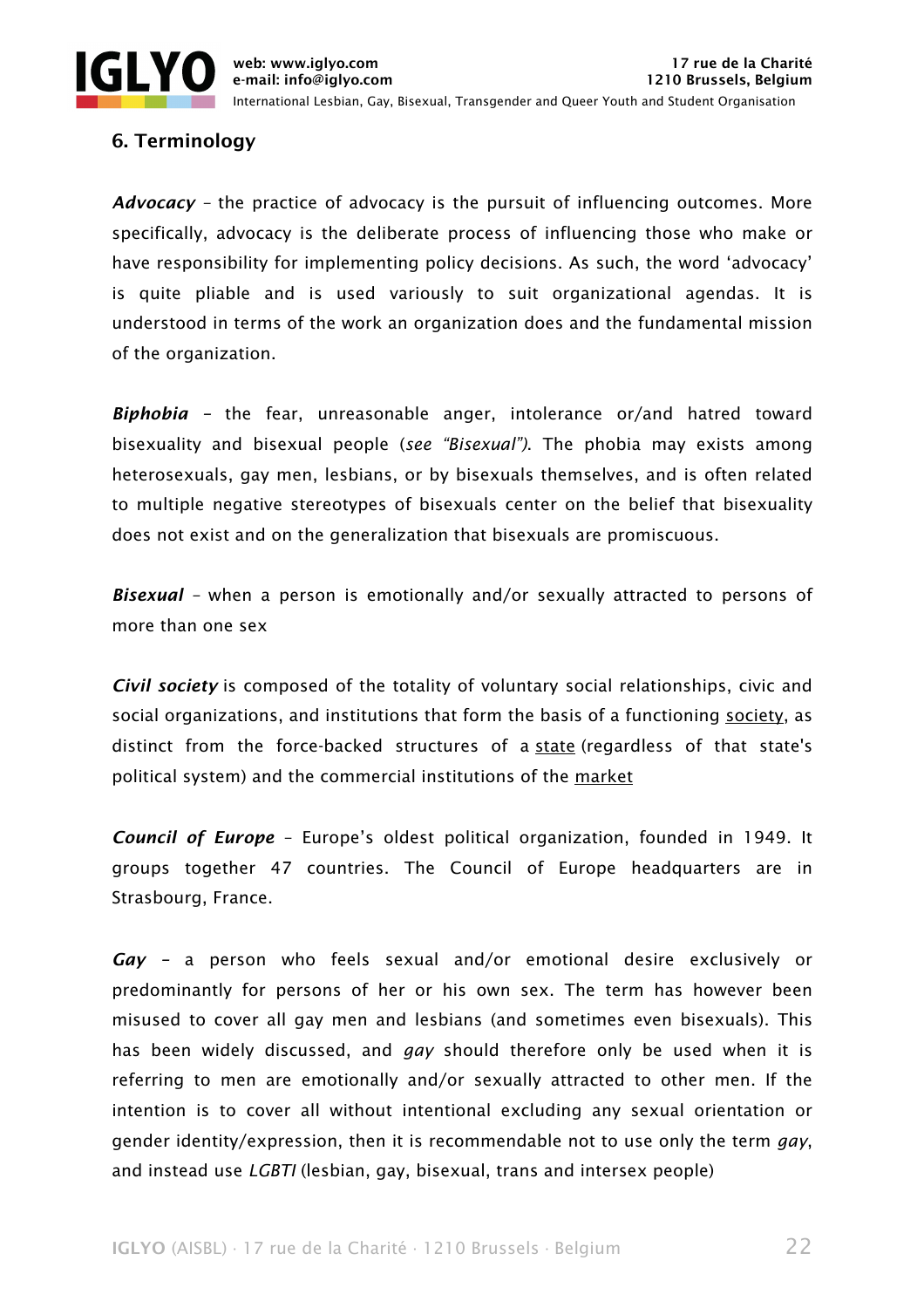

*Heteronormativity –* the reference to cultural and social practices where men and women is being led into believing and behaving as if heterosexuality were the only conceivable sexuality. It also implies the positioning of heterosexuality as the only way of being "normal" and as the key source of social reward.

Homophobia – the fear, unreasonable anger, intolerance or/and hatred toward homosexuality. Homophobia can appear in various ways:

*Internalised Homophobia –* when lesbian, gay men and bisexual people are considering and accepting heterosexuality as the correct way of being and living.

*Institutionalised Homophobia –* when governments and authorities are acting against equality for LGB people. This can be hate speech from public elected persons, ban on pride events and other forms of discrimination of LGB people.

Culture – values and behaviour systems, which allow groups of people to make sense of the world.

*Intercultural dialogue* – an open and respectful exchange of views between individuals, groups with different ethnic, cultural, religious and linguistic backgrounds and heritage on the basis of mutual understanding and respect. It operates at all levels – within societies, between the societies of Europe and between Europe and the wider world.

*Integration* (social integration, inclusion) – a two-sided process and as the capacity of people to live together with full respect for the dignity of each individual, the common good, pluralism and diversity, non-violence and solidarity, as well as their ability to participate in social, cultural, economic and political life.

*Inter-religious and inter-faith dialogue –* cooperative and positive interaction between people of different religious traditions (i.e., "faiths") and spiritual or humanistic beliefs, at both the individual and institutional levels, with the aim of deriving a common ground in belief through a concentration on similarities between faiths, understanding of values, and commitment to the world. It is distinct from syncretism or alternative religion, in that dialogue often involves promoting understanding between different religions to increase acceptance of others, rather than to synthesize new beliefs.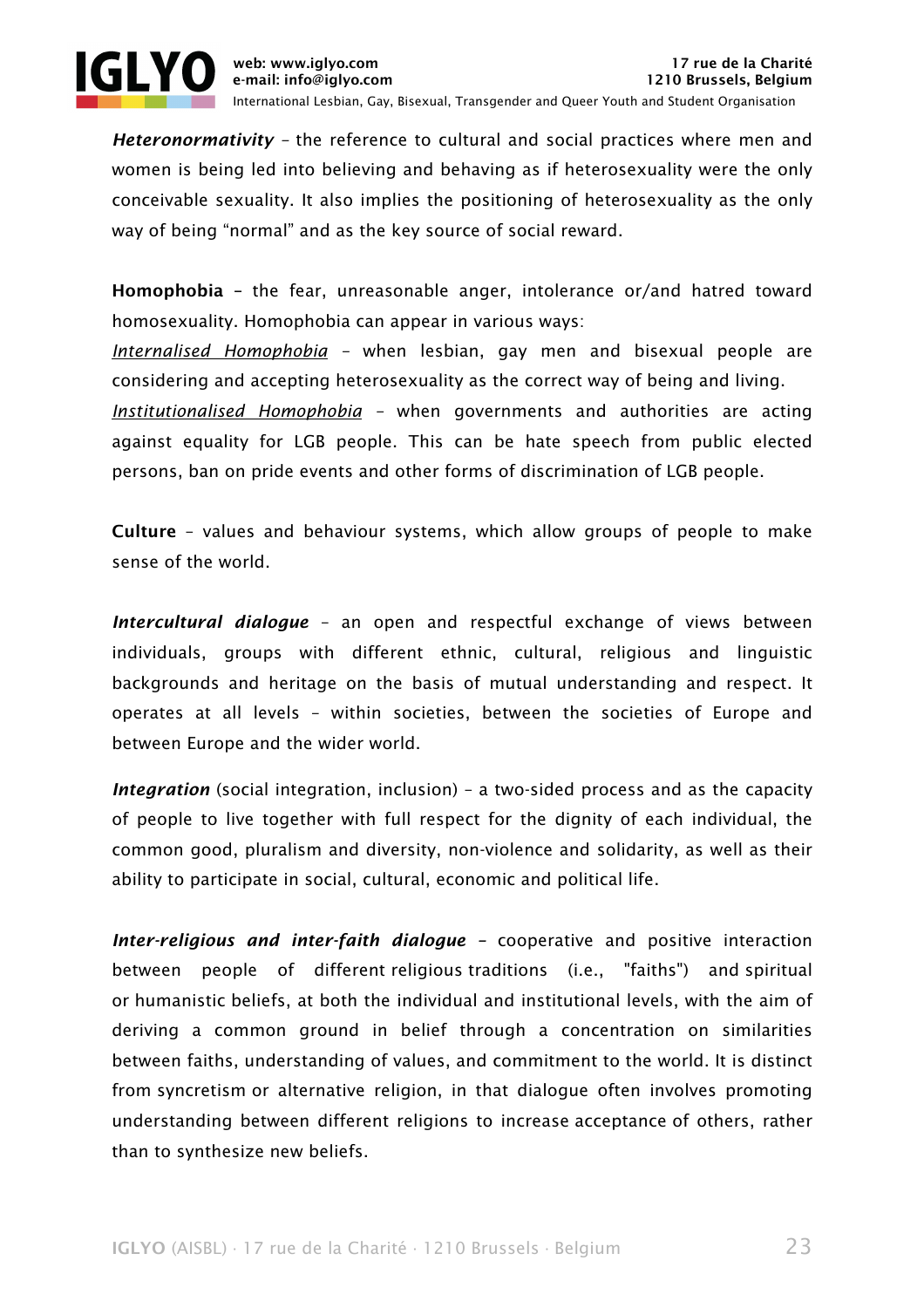

Intersectionality – the understanding that inequalities and oppression are cross cutting across different identity categories, and that social identities have multiple dimensions; for instance, sexual orientation and gender identity are constituted differently in relation to a number of other social subjectivities, such as age, ethnicity, region or country of origin.

*Lesbian –* a woman who is sexually and emotionally attracted to women.

Mainstreaming – the practice of defining and implementing policies that are inclusive of all minority or vulnerable populations.

Religion – a system of belief, often involving faith and worship.

*Multiculturalism* (like assimilationism) – a specific policy approach (see section 3), whereas the terms cultural diversity and multiculturality denote the empirical fact that different cultures exist and may interact within a given space and social organization.

*Public authorities* include the national government and political and administrative bodies at the central, regional and local levels. The term also covers town councils or other local authority bodies, as well as natural or legal persons under private law who perform public functions or exercise administrative authority.

Queer – has become an academic term that is inclusive of people who are not heterosexual - includes lesbians, gay men, bisexuals and trans. Queer theory is challenging heteronormative social norms concerning gender and sexuality, and claims that gender roles are social constructions. For many LGBTI persons, the term queer" has negative connotations as it was traditionally an abusive term, however many LGBTI persons are now comfortable with the term and have "reclaimed" it as a symbol of pride.

*Religious denomination* – a subgroup within a religion that operates under a common name, tradition, and identity. The term describes various Christian Denominations (for example, Eastern Orthodox, Anglicanism and the many varieties of Protestantism). The term also describes the four branches of Judaism (Orthodox, Conservative, Reform and Reconstructionist) and describes the two main branches of Islam (Sunni and Shia). In Hinduism the major deity or philosophical belief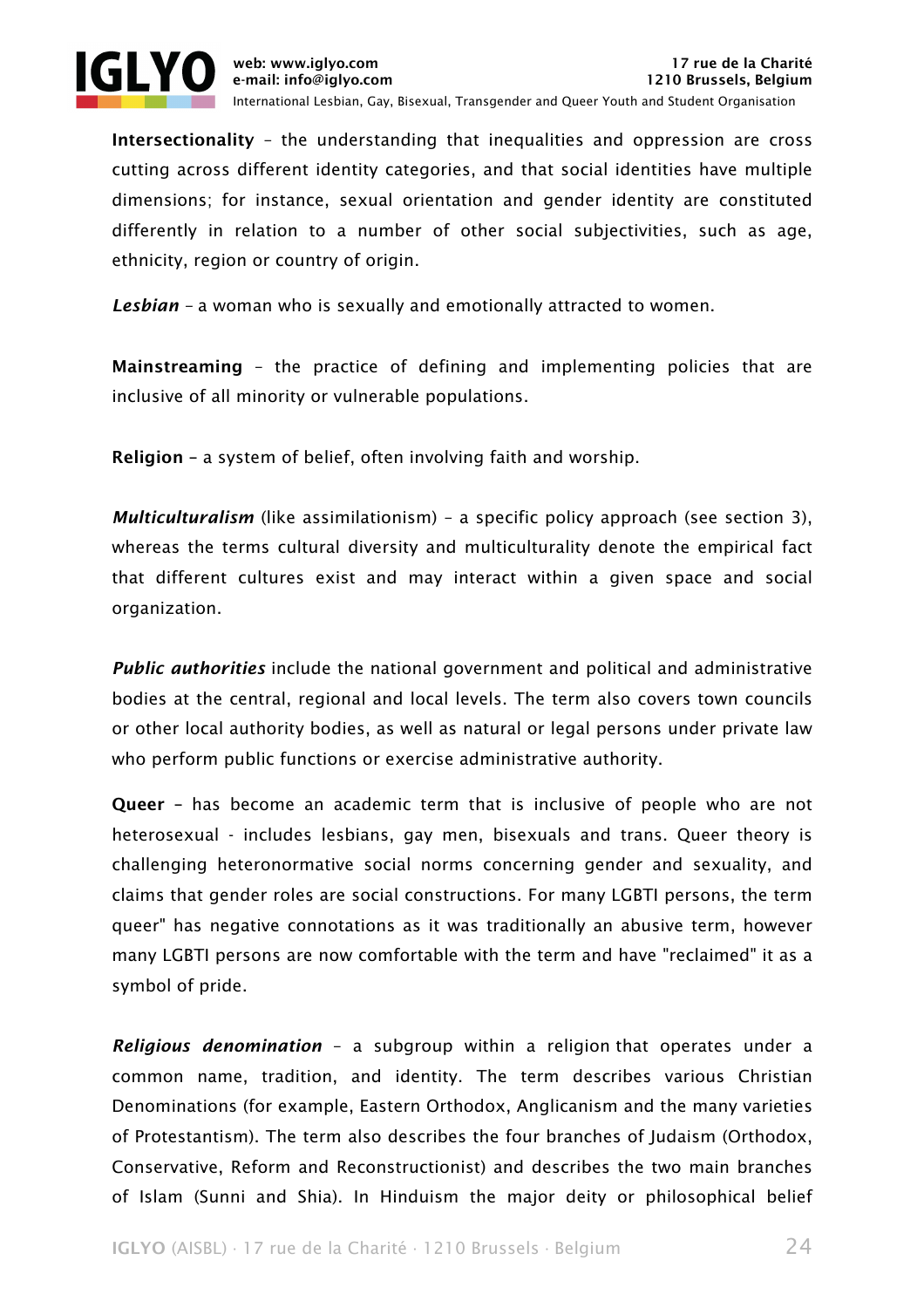

identifies a denomination, which also typically has distinct cultural and religious practices. The major denominations include Shivaism, Shaktism, Vaishnavism and Smartism.

Transgender – refers to those trans people who live permanently in their preferred gender, without necessarily needing to undergo any medical intervention/s. Until recently, this term was also the primary umbrella term referring to all trans people, but this use is now loosing favour to the term 'trans' which is perceived to be more inclusive of all trans communities. ILGA-Europe is using the wider inclusive term *trans* in its work.

*Transphobia –* refers to negative cultural and personal beliefs, opinions, attitudes and behaviors based on prejudice, disgust, fear and/or hatred of trans people or against variations of gender identity and gender expression. Institutional transphobia manifests itself though legal sanctions, pathologization and inexistent/inadequate mechanisms to counter violence and discrimination. Social transphobia manifests itself in the forms of physical and other forms of violence, hate speech, discrimination, threats, marginalization, social exclusion eroticization, ridicule and insults.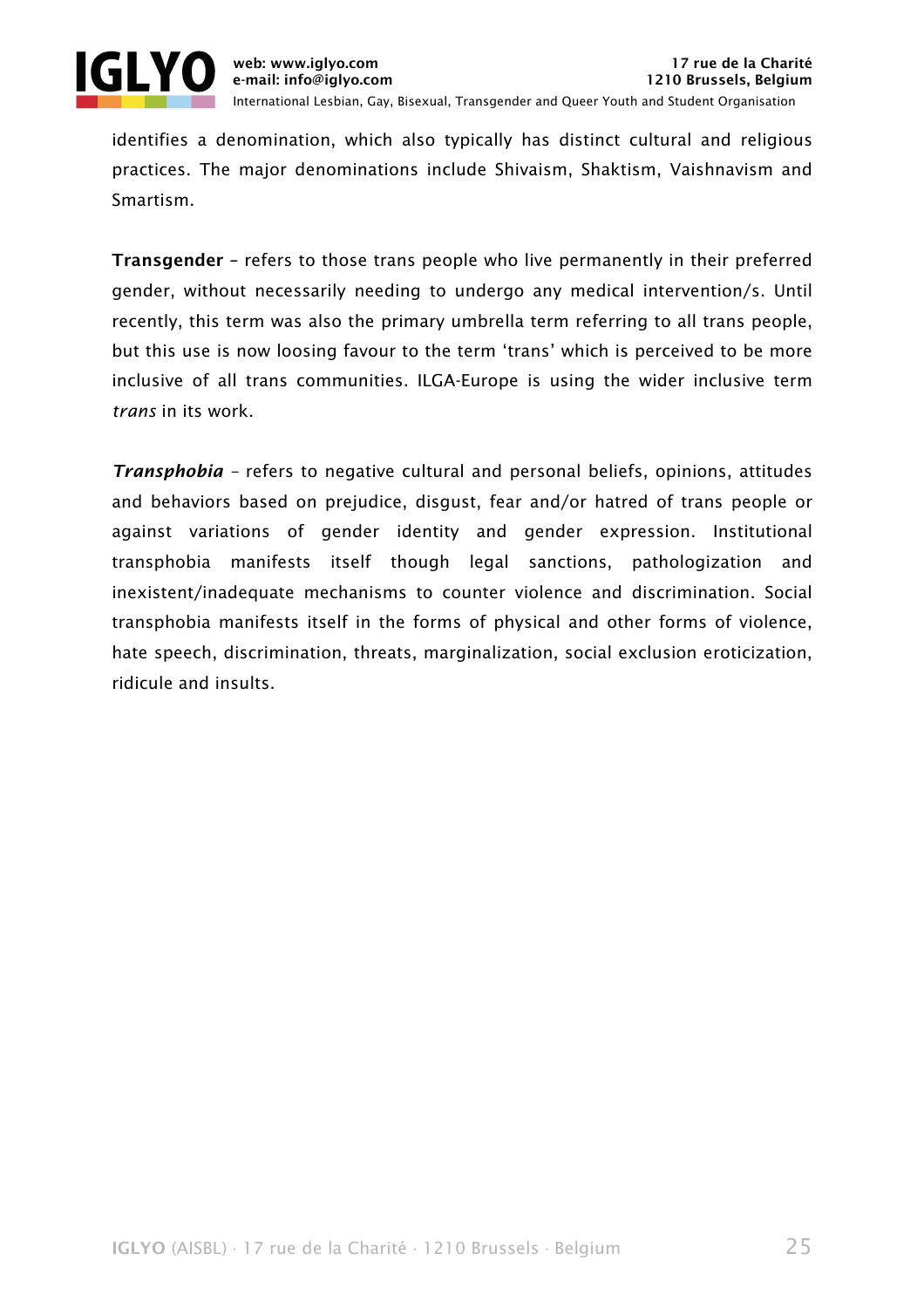

# 7. References

Islam and homosexuality. Omar Nahas. Amsterdam, Bulaaq, 2001 http://www.islamawareness.net/Homosexuality/ http://www.hrc.org/issues/5007.htm

IGLYO's Strategic Plan 2011-2013 http://www.iglyo.com/images/stories/iglyo/iglyo%20strategic%20plan%202011- 2013.pdf

The Council of Europe White Paper on Intercultural Dialogue http://www.coe.int/t/dg4/intercultural/whitepaper\_en.asp

The European Convention on Human Rights http://www.hri.org/docs/ECHR50.html

Final Declaration of the European Conference on 'The religious dimension of intercultural dialogue', San Marino, 23 and 24 April 2007 http://www.coe.int/dialogue

Greenberg, Steven, Wrestling with God and Men: Homosexuality in the Jewish Tradition. University of Wisconsin Press, 2004 http://uwpress.wisc.edu/books/2576.htm

Homosexuality in Orthodox Judaism. Rabbi Dr Nachum Amsel http://www.lookstein.org/resources/homosexuality\_amsel.pdf

Jewish Mosaic: The National Centre for Sexual and Gender Diversity http://www.jewishmosaic.org/

Judaism and the Modern Attitude to Homosexuality. Rabbi Dr. Norman Lamm http://www.jonahweb.org/sections.php?secId=90

The World Congress of Gay, Lesbian, Bisexual and Transgender Jews http://www.glbtjews.org/

IGLYO #4 on… Religion. December 2007

IGLYO (AISBL) ∙ 17 rue de la Charité ∙ 1210 Brussels ∙ Belgium 26